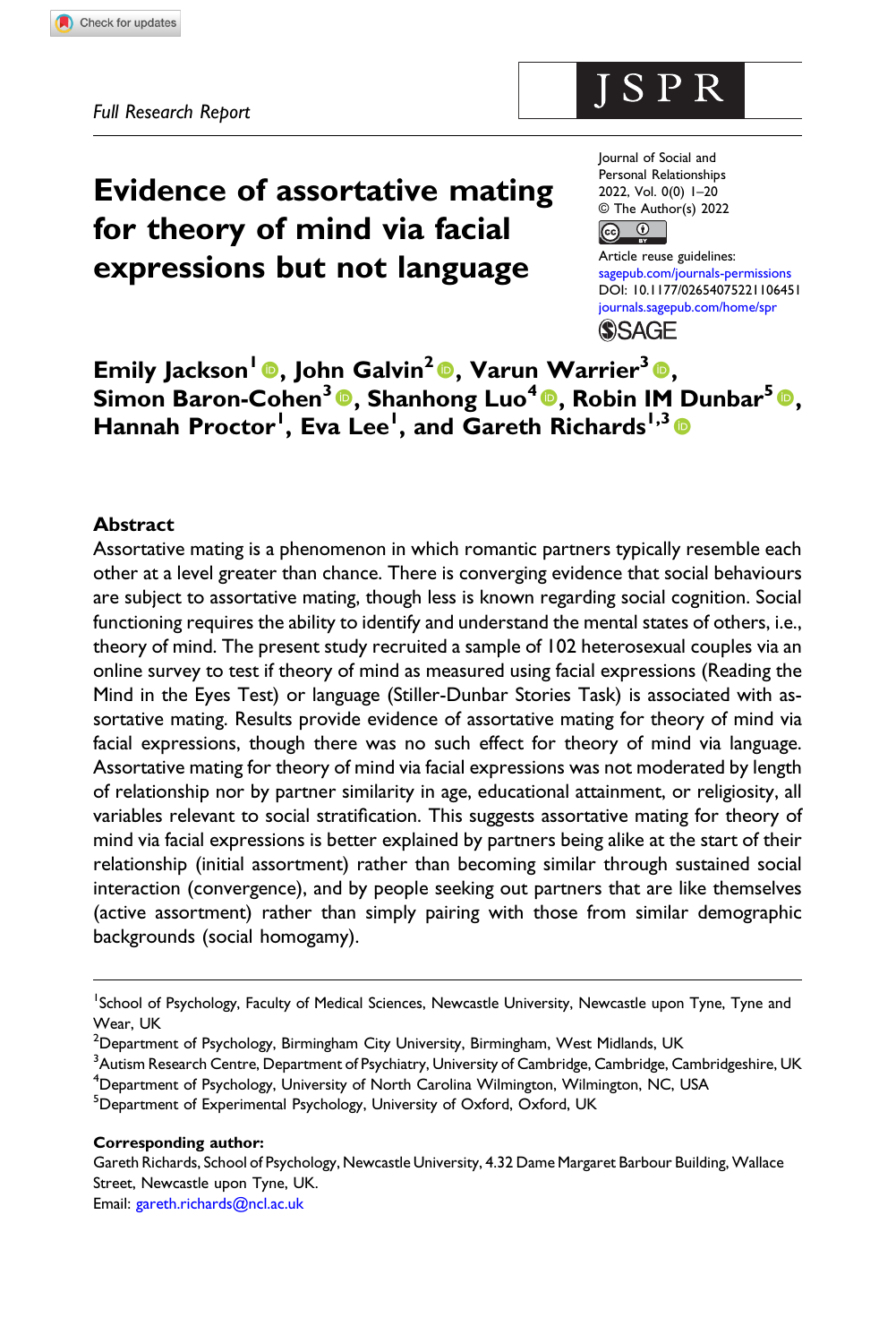## Keywords

Assortative mating, Behavioural genetics, Empathizing, Evolutionary psychology, Reading the Mind in the Eyes Test, Sex differences, Stiller-Dunbar Stories Task, Theory of mind

## Introduction

Despite enduring popularity for the notion that "opposites attract", evidence from empirical research more readily supports the view that "birds of a feather flock together" [\(Luo, 2017;](#page-17-0) [McPherson et al., 2001;](#page-17-1) [Montoya et al., 2008\)](#page-18-0). In the context of romantic relationships, this reflects the presence of assortative mating, that is, the non-random pattern in which partners show greater similarity to one another than expected by chance. The highest within-couple correlations are typically observed for demographic variables, such as age and ethnicity, and are followed by educational attainment and attitudes; the weakest correlations are usually reported for personality traits and physical characteristics (see [Luo, 2017\)](#page-17-0).

## Mechanisms of assortative mating

Assortative mating can arise through various means [\(Luo & Klohnen, 2005](#page-17-2)). For instance, individuals may be more likely to meet and thus form a relationship if they share a similar social background (social homogamy). However, despite the strength of within-couple correlations observed for demographic variables (Blossfeld  $& Timm, 2003$ ), this resemblance rarely appears to account for similarity across other characteristics. For example, assortative mating has been reported to occur within a range of populations that are relatively demographically homogeneous ([Burgess & Wallin, 1943](#page-15-1); [Godoy et al., 2008;](#page-16-0) [Kardum et al., 2017;](#page-17-3) [Luo, 2009;](#page-17-4) [Luo & Klohnen, 2005;](#page-17-2) [Richards et al., 2022;](#page-18-1) [Tognetti](#page-19-0) [et al., 2014](#page-19-0); [Wu et al., 2020\)](#page-19-1). Assortative mating could arise through convergence, i.e., couples may grow alike over time due to their interactive experiences and shared environment. Empirical findings cast doubt on this suggestion, as relationship length does not correlate with couple similarity for most variables that have been examined ([Kardum](#page-17-3) [et al., 2017;](#page-17-3) [Luo & Klohnen, 2005](#page-17-2); [Richards et al., 2022\)](#page-18-1). Furthermore, assortative mating is detectable early in relationships [\(Luo, 2009\)](#page-17-4), indicating the presence of initial assortment. It is thus largely accepted that couple similarity is driven mainly by initial and active assortment, rather than by social homogamy and/or convergence [\(Luo & Klohnen,](#page-17-2) [2005\)](#page-17-2).

## Social abilities and theory of mind

Social abilities may play an important role in assortative mating, as they could not only affect initial pairing but also influence interactions throughout a relationship. Indeed, there is evidence for assortative mating in social skills and characteristics related to interpersonal functioning. For instance, some studies report assortative mating effects for traits associated with autism, a spectrum of neurodevelopmental conditions characterised in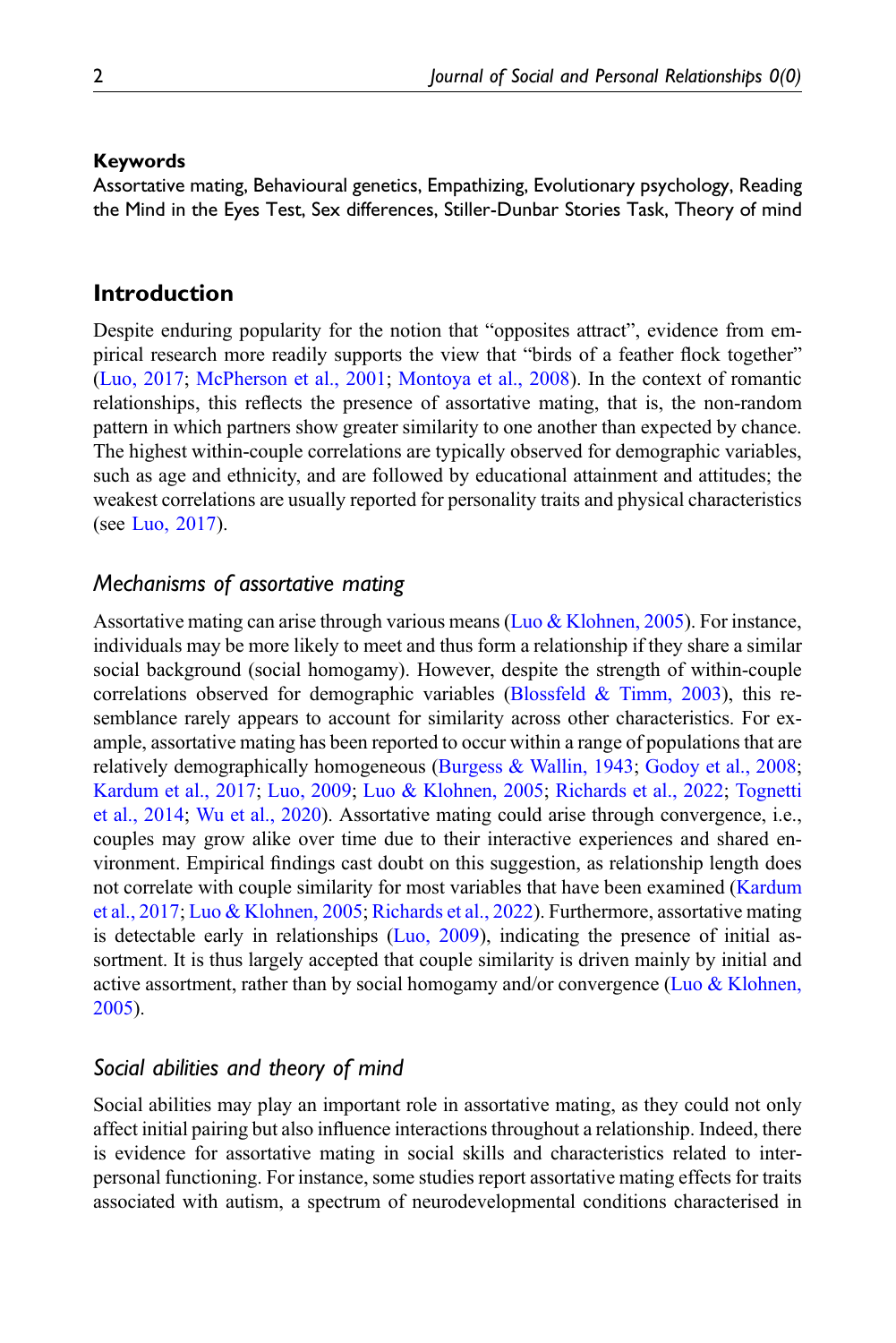part by difficulties in social interaction ([Connolly et al., 2019](#page-16-1); [Constantino & Todd, 2005;](#page-16-2) [Richards et al., 2022](#page-18-1); [Virkud et al., 2009](#page-19-2)). Moreover, [Burleson and Denton \(1992\)](#page-15-2) found evidence of assortative mating for cognitive complexity, a socio-cognitive construct that enables social information processing and facilitates perspective taking [\(Hale & Delia,](#page-16-3) [1976\)](#page-16-3). Interestingly, couples consisting of two low-scoring partners were no less satisfied than couples consisting of two high-scoring partners. The authors therefore suggested that similarity in social abilities can promote enjoyable and harmonious interactions that ultimately enhance relationship satisfaction. Such assortment is also evident in platonic relationships, with friends showing increased similarity for relevant skills such as communication ability ([Burleson et al., 1992\)](#page-16-4) and empathic distress [\(Burleson et al.,](#page-16-4) [1992;](#page-16-4) [Kurdek & Krile, 1982](#page-17-5); [R. L. Smith & Rose, 2011\)](#page-19-3), as well as for measures of autistic traits ([Faso et al., 2016;](#page-16-5) [Wainer et al., 2013](#page-19-4)). These findings suggest that individuals seek relationships with others who are cognitively similar. This could be because comparable outlooks that validate one's own beliefs are positively reinforcing [\(Burleson](#page-16-4) [et al., 1992](#page-16-4); [Montoya et al., 2008\)](#page-18-0). Alternatively, such effects could be a passive product of mating market operation ([Luo, 2017\)](#page-17-0). Essentially, as the most desirable partners may also be those with high levels of social skills, competition for such partners will be most intense. This could result in those with high levels of social skills being more likely than chance to pair with each other, leaving those with lower levels of social skills to choose partners from the remaining pool of potential mates characterised by lower social skills.

Couple assortment for social abilities may rely to some degree on a capacity to interpret the mind states of others and to understand that these can differ from one's own mind state: that is, it relies on a 'theory of mind' ([Baron-Cohen, 1995](#page-15-3); [Premack & Woodruff, 1978\)](#page-18-2). Two dissociable yet related components of theory of mind have been identified: sociocognitive and socio-perceptual ([Dvash & Shamay-Tsoory, 2014](#page-16-6); [Shamay-Tsoory &](#page-18-3) [Aharon-Peretz, 2007](#page-18-3); [Tager-Flusberg & Sullivan, 2000](#page-19-5)). The socio-cognitive component encompasses the ability to reason about the mental states of others ([Nettle & Liddle,](#page-18-4) [2008\)](#page-18-4). It is commonly assessed by measures such as the Stiller-Dunbar Stories Task [\(Powell et al., 2010;](#page-18-5) [Stiller & Dunbar, 2007\)](#page-19-6), which require participants to read socially complex short stories and then answer questions about the perspectives of characters presented within them. The socio-perceptual component of theory of mind, on the other hand, relates to the ability to rapidly detect the mental states of others based on peripheral cues such as facial expressions and body movements [\(Nettle & Liddle, 2008](#page-18-4)). It is commonly measured using the Reading the Mind in the Eyes Test ([Baron-Cohen et al.,](#page-15-4) [2001\)](#page-15-4), which requires participants to identify mental states from images of the eye region of people's faces. Socio-perceptual theory of mind therefore appears to represent the more reflexive component and is closely related to the affective system (Tager-Flusberg  $\&$ [Sullivan, 2000](#page-19-5)). Notably, there is also evidence for distinct 'nice' and 'nasty' theory of mind [\(Ronald et al., 2005](#page-18-6)), and one's ability in each domain may be differentially associated with prosocial and antisocial outcomes [\(Lonigro et al., 2014\)](#page-17-6). The terms 'perceptual' and 'cognitive' are not ideal in the current context since these are not easy to disentangle because the former entails the latter. Therefore, in what follows, we use different terminology that we hope is more descriptive and unambiguous: we refer to the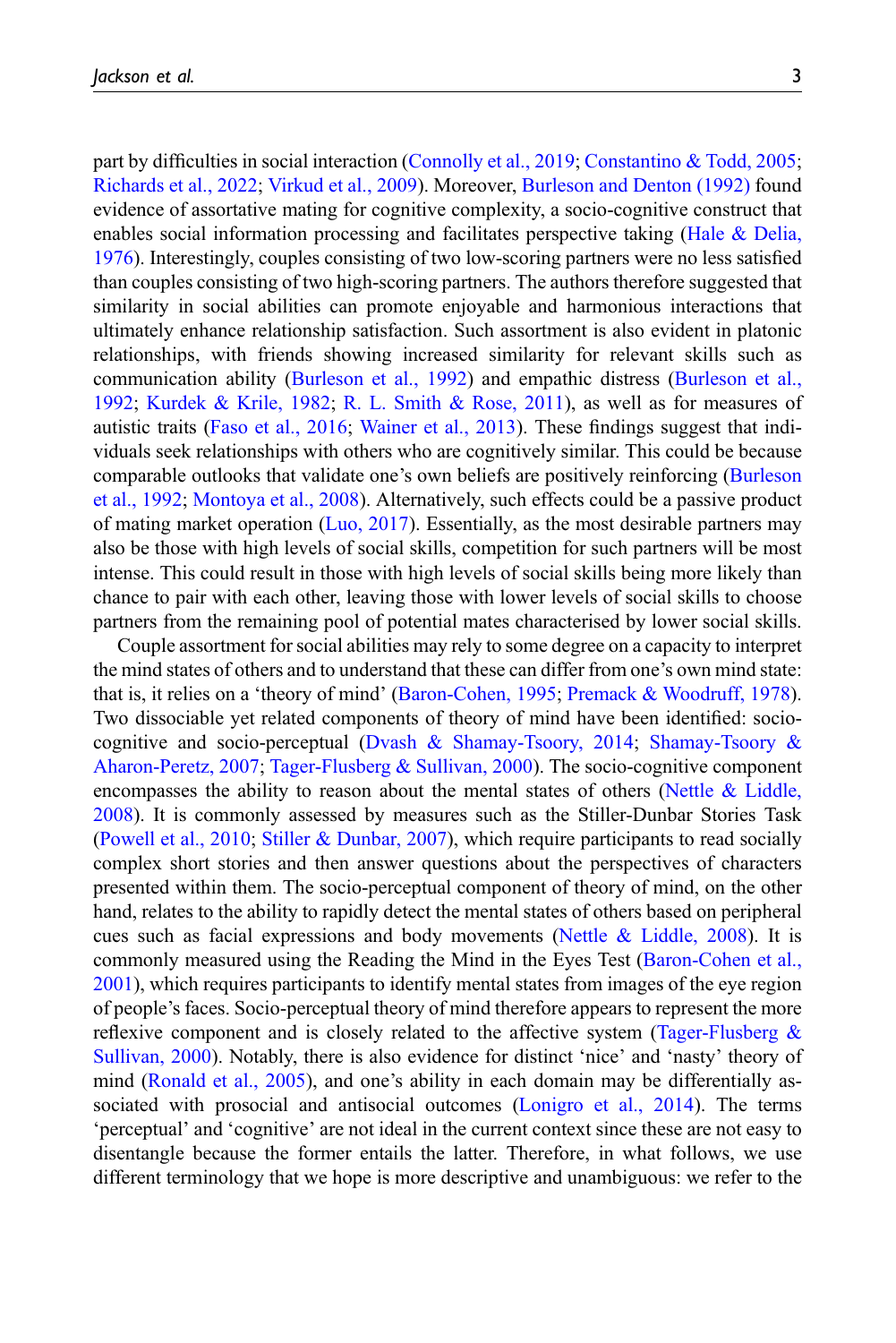Reading the Mind in the Eyes Test as a test of theory of mind via facial expressions and the Stiller-Dunbar Stories Task as a test of theory of mind via language.

Although some recent studies (Esménio et al., 2019; [Ramezani et al., 2020](#page-18-7)) have considered theory of mind within the context of romantic relationships, we are aware of only one that has specifically examined this construct in relation to assortative mating. More specifically, [Richards et al. \(2021](#page-18-8) [Study 1], [2022\)](#page-18-1) reported preliminary evidence of assortative mating for theory of mind via facial expressions, with scores on the Reading the Mind in the Eyes Test being positively correlated within heterosexual couples from the UK. However, the sample size was relatively small  $(n=55 \text{ couples})$ , the finding has not yet been independently replicated, and the study did not examine theory of mind via language. Nevertheless, as there is evidence for assortative mating in relation to constructs closely related to theory of mind via language, such as cognitive complexity (Burleson  $\&$ [Denton, 1992\)](#page-15-2) and emotional intelligence (S[mieja & Stolarski, 2018](#page-19-7)), and because partner similarity in such characteristics appears advantageous for the formation and maintenance of interpersonal relationships, positive assortative mating can be predicted to occur.

## Hypotheses and predictions

The current study aimed to investigate within-couple similarity for theory of mind by using an online survey and was pre-registered on the Open Science Framework ([https://](https://osf.io/ja7x2) [osf.io/ja7x2](https://osf.io/ja7x2)). We predicted that  $(1)$  total scores for the Reading the Mind in the Eyes Test and the Stiller-Dunbar Stories Task would each be positively correlated between male and female partners in heterosexual relationships, and (2) that smaller difference scores (indicating increased similarity) for these variables would be observed for actual couples than for random male-female pairings. Additionally, we predicted that any couple similarity effects observed here would reflect initial and active assortment rather than convergence and/or social homogamy.

## Method

### **Participants**

We conducted an a priori power analysis using G\*Power 3.1 ([Faul et al., 2007,](#page-16-8) [2009\)](#page-16-9) to determine the required sample size. We used an effect size estimate  $(r = 0.438)$  of withincouple correlation for the Reading the Mind in the Eyes Test observed by [Richards et al.](#page-18-8) [\(2021](#page-18-8) [Study 1]). Please note that  $r = 0.438$  (Pearson's test) was the effect size included in the preliminary report of [Richards et al. \(2021,](#page-18-8) Study 1), whereas, in response to a reviewer's suggestion, [Richards et al. \(2022\)](#page-18-1) subsequently reported  $r_s = 0.329$  (Spearman's test) in a more detailed analysis of the same dataset. With a requirement of 80% power, it was determined that a sample size of  $n=38$  couples would be needed to observe a statistically significant effect ( $p < 0.05$ ) using a two-tailed Pearson's correlation. However, we aimed to collect data from  $n=100$  couples (via an online survey) because (1) we intended to negate the loss of statistical power associated with missing data (i.e., some participants might not complete all required measures), (2) we aimed to protect against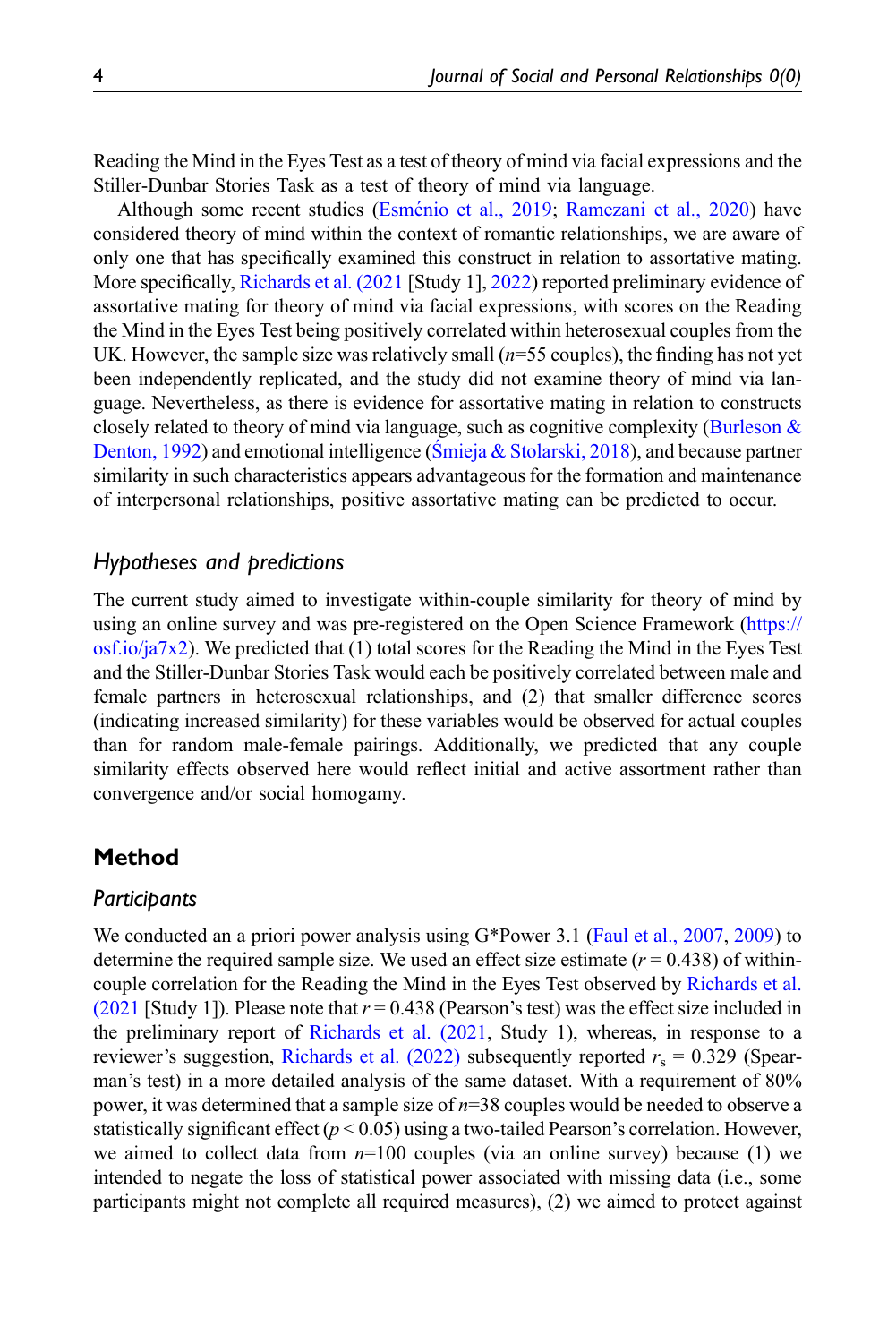"winner's curse" and effect size inflation associated with relatively small sample sizes, and (3) because the dataset was additionally used to examine assortative mating in relation to Dark Triad personality traits, variables which have been reported to show smaller within-couple correlations (results from this additional study were also pre-registered and will be presented separately). Ethical approval was obtained from the Faculty of Medical Sciences Research Ethics Committee, Newcastle University (reference number: 7573/2020).

The study was based in Newcastle upon Tyne, UK, and participants comprised an opportunity sample of heterosexual couples recruited through word of mouth and snowball sampling. To take part, participants were required to be aged 18 years or over and to be in a heterosexual relationship at the time. Data were available for  $n=104$ complete couples (i.e., those couples for which both partners completed at least one of the theory of mind measures), although two couples that each included one non-binary member were not included in further analysis. As participants were asked to specify their sex (but not gender identity), these couples were removed because it is difficult to determine whether this item was interpreted correctly. For those  $n=102$  couples that were retained, the mean age of males was 36.64 years  $(SD = 17.83$  [median = 25.5, range = 18– 84]), and that for females was  $M = 35.55$  years  $(SD = 17.62$  [median = 24.0, range = 18– 80]). The mean length of relationship was 12.91 years  $(SD = 14.99)$ , and most participants were UK residents (males:  $n = 95$ , 93.14%; females:  $n = 97$ , 95.10%). The majority (males:  $n = 65, 63.73\%$ ; females:  $n = 58, 56.86\%$ ) were employed and a little over one third were students (males:  $n = 33, 32.35\%$ ; females:  $n = 44, 43.14\%$ ).

Most participants were White/Caucasian (males:  $n = 89, 87.25\%$ ; females:  $n = 87$ , 85.29%), and relatively few reported being of other ethnicities: Asian/Asian British (males:  $n = 10, 9.80\%$ ; females:  $n = 10, 9.80\%$ ), Black/Black British (males:  $n = 0, 0.00\%$ ; females:  $n = 0, 0.00\%$ ), Black/other (males:  $n = 1, 0.98\%$ ; females,  $n = 0, 0.00\%$ ), Chinese (males:  $n = 2$ , 1.96%; females:  $n = 1$ , 0.98%), Hispanic/Latino (males:  $n = 0$ , 0.00%; females:  $n = 3, 2.94\%$ ), Middle/Near Eastern (males:  $n = 0, 0.00\%$ ; females,  $n = 0, 0.00\%$ ), mixed ethnicity (males:  $n = 0$ , 0.00%; females,  $n = 2$ , 1.96%) (note that participants could select more than one ethnicity category). Slightly more than half (55.88%) reported living with their partner; approximately one third were married (males:  $n = 38, 37.26\%$ ; females:  $n = 39, 38.24\%)$ , few were engaged (males:  $n = 2, 1.96\%$ ; females,  $n = 2, 1.96\%$ ), and most were not married (males:  $n = 62, 60.78\%$ ; females:  $n = 61, 59.80\%$ ). It is unclear why 39 females, but only 38 males, reported being married. Although speculative, this could reflect one of the females remaining legally married to a previous partner from whom she had separated. The sample as a whole reported relatively high academic attainment, as follows: no qualifications (males:  $n = 2$ , 1.96%; females:  $n = 0$ , 0%); completed GCSE level (or equivalent) (males:  $n = 9, 8.82\%$ ; females,  $n = 8, 7.84\%$ ); completed A level or Access Course (or equivalent) (males:  $n = 40, 39.22\%$ ; females:  $n = 42, 41.18\%$ ); Bachelor's Degree (males:  $n = 38, 37.26\%$ ; females:  $n = 33, 32.35\%$ ); Master's Degree (males:  $n = 9, 8.82\%$ ; females:  $n = 16, 15.69\%$ ); Doctorate Degree (males:  $n = 4, 3.92\%$ ; females:  $n = 3, 2.94\%$ ).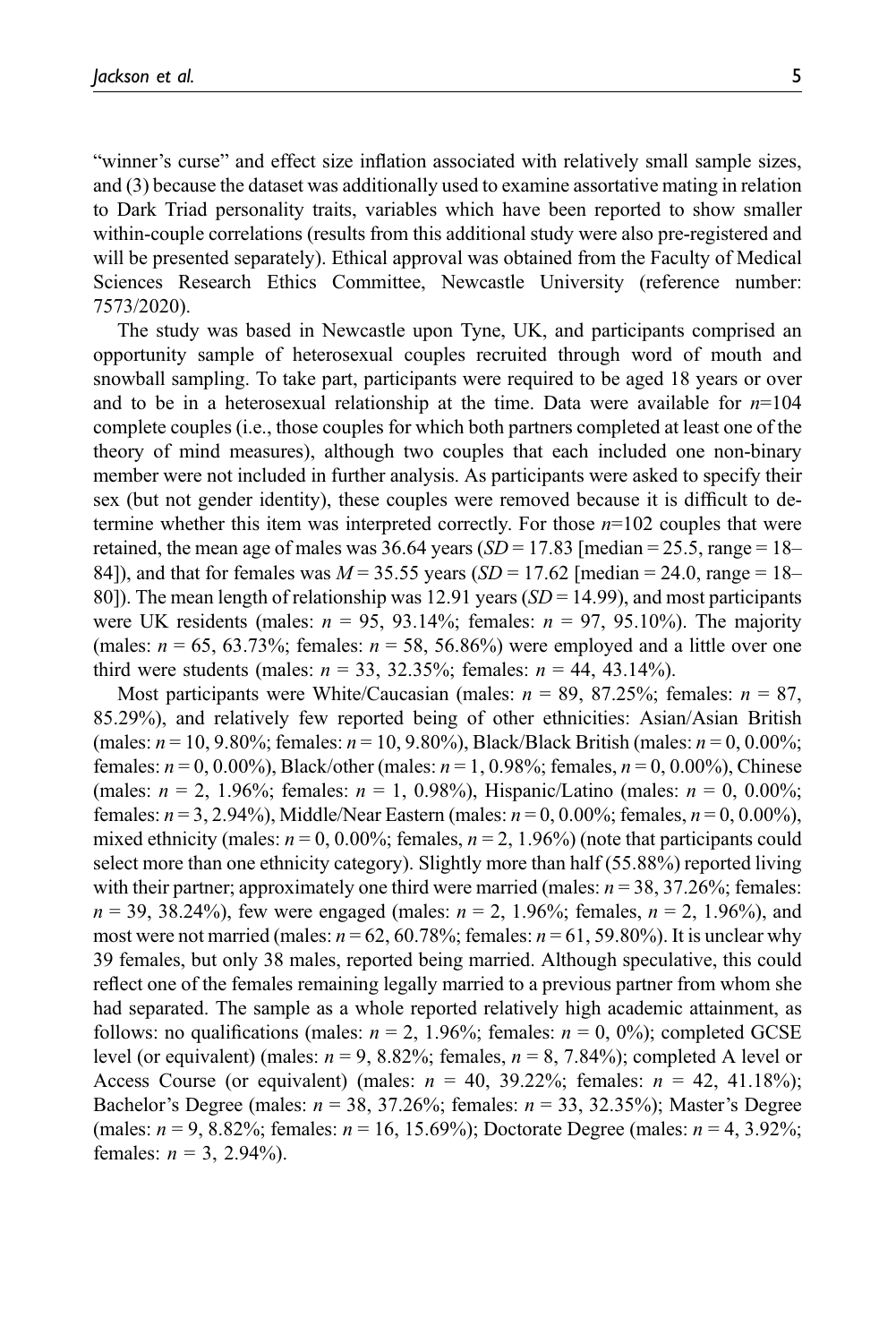# Design

The present study employed a correlational design to examine within-couple correlations/ similarity for scores on the Reading the Mind in the Eyes Test (theory of mind via facial expressions) and the Stiller-Dunbar Stories Task (theory of mind via language).

# **Materials**

Demographic questionnaire. Participants were administered demographic questions to determine their age, sex, country of residence, ethnicity, educational attainment, living status (i.e., cohabiting with partner or not), relationship length, and marital status.

Stiller-Dunbar Stories Task (theory of mind via language). We used a revised version of [Stiller](#page-19-6) [and Dunbar](#page-19-6)'s (2007) Stories Task, similar to that of [Powell et al. \(2010\)](#page-18-5), to measure theory of mind via language. This comprises five short stories, each approximately 200 words long, which depict various social scenarios involving interactions between three to five characters. After reading each story, participants were asked to answer true or false questions relating to its content. These assessed the ability to consider various levels of perspectives ranging from two to six levels of intentionality, where two requires the participant to track the perspective of one character and six requires the participant to track five embedded levels of perspective. Factual questions used in [Stiller and Dunbar](#page-19-6)'s (2007) original study were omitted here to reduce the length of the questionnaire and because we did not set out to investigate memory ability. Participants were advised to answer as quickly as possible and to refrain from changing their answers once selected. A total score was calculated from the number of correct responses and could range from 0 to 49. Cronbach's alpha indicated satisfactory internal consistency ( $\alpha = 0.601$ ).

Reading the Mind in the Eyes Test (theory of mind via facial expressions). To test theory of mind via facial expressions, we used the Reading the Mind in the Eyes Test ([Baron-Cohen](#page-15-4) [et al., 2001](#page-15-4)). This assesses the ability to correctly identify mental states from pictures of the eye region of people's faces. More specifically, participants were shown 36 images of eyes (18 male and 18 female) portraying various expressions. Each image was presented individually along with four adjectives (one target word and three foil words) describing complex mental states (e.g., 'contemplative', 'encouraging', 'despondent', 'flustered'). Participants were instructed to select the adjective they believed best described the mental state depicted in each picture (a unique set of adjectives was included for every image). They also had access to dictionary definitions of the adjectives and were advised to respond based on instinct and to refrain from changing any answers once they had been selected. A total score was calculated as the number of correct responses across 36 trials. Internal consistency for the Reading the Mind in the Eyes Test in the present study was satisfactory ( $\alpha = 0.713$ ).

General Religiosity Measure. As large social homogamy effects may occur in relation to religious beliefs and practices, we employed the General Religiosity Measure [\(Saroglou](#page-18-9)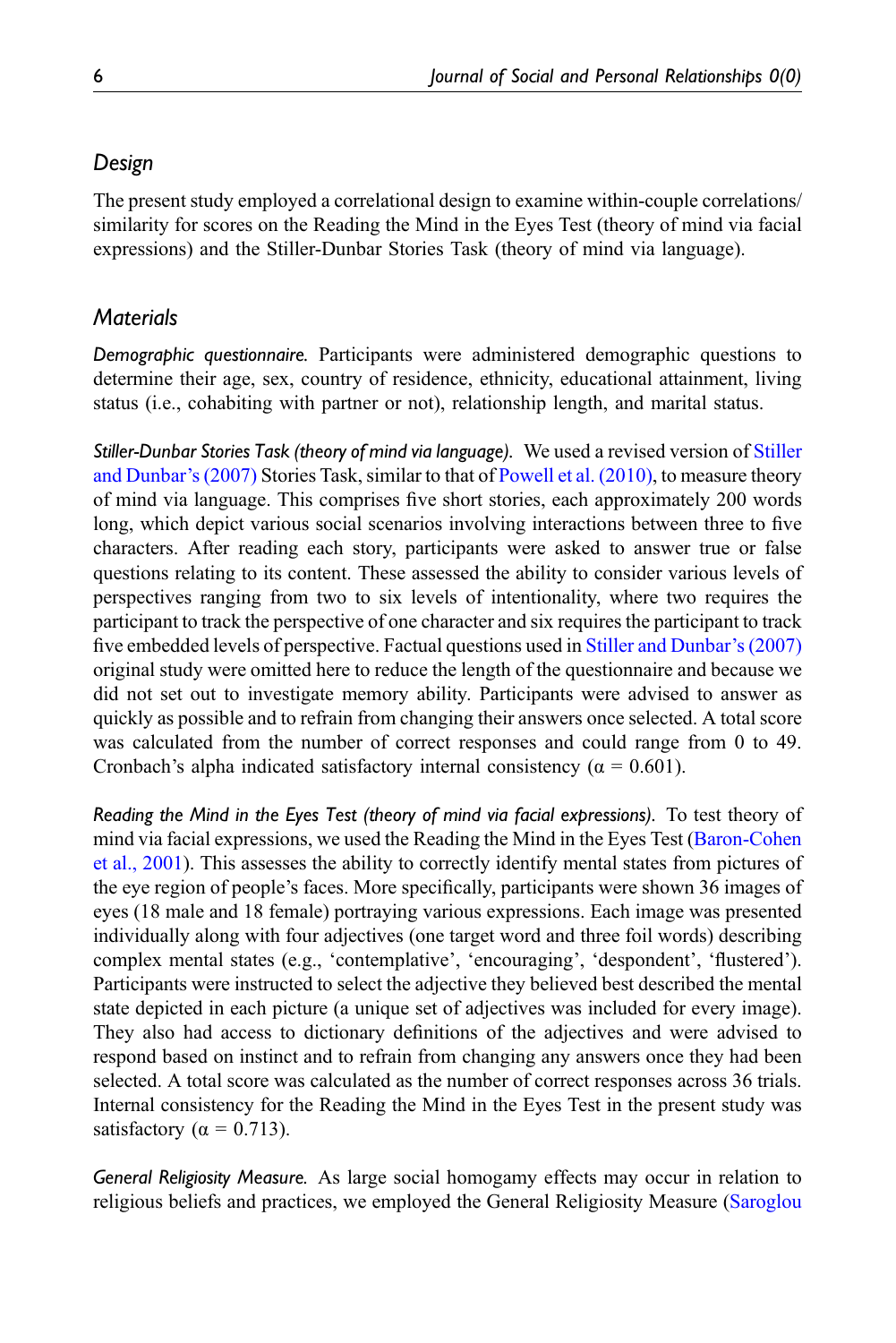[& Galand, 2004;](#page-18-9) Saroglou & Muñoz-Garcí[a, 2008\)](#page-18-10). This provides a 3-item indication of intrinsic ('general') religiosity, i.e., the strength of a person's religious beliefs or feelings and how important those beliefs are in their life, regardless of which religion they may (or may not) follow. Each item is answered on a 7-point Likert scale, with higher scores indicating higher religiosity. Cronbach's alpha for the present study indicated satisfactory internal consistency ( $α = 0.752$ ).

Procedure. Adults aged 18 years or over and known to be in a heterosexual relationship were contacted by the researchers and asked to participate in an online survey (hosted by Qualtrics) investigating cognitive and perceptual abilities of romantic partners. They were given information about the study, asked to provide consent before proceeding further, and were debriefed on completion. Participants were advised to complete the survey independently, in one sitting, and to avoid discussing any of the tasks with their partner during the study. They were also offered an opportunity to enter a prize draw for a £25 Amazon voucher. The first member of each couple to complete the study was assigned a unique couple identification number, which they were asked to share with their partner. This was used to pair each participant's data with those of their partner and was subsequently deleted to maintain anonymity.

Data analysis. Paired samples t tests were conducted to test for within-couple sex differences in the theory of mind measures. We then used Pearson's tests to examine within couple correlations for variables relevant to social homogamy (age, intrinsic religiosity, and educational attainment [note that, due to the ordinal coding of the educational attainment variable, a Spearman's test was used in this case]).

We conducted both variable-centred and couple-centred analyses to examine withincouple correlation/similarity for theory of mind variables ([Luo & Klohnen, 2005\)](#page-17-2). For the variable-centred analysis, we used Pearson's tests to determine the strength and direction of correlation within couples for the Stiller-Dunbar Stories Task total score and the Reading the Mind in the Eyes Test total score. To conduct the couple-centred analysis, we first computed unsigned (i.e., absolute) difference scores (for both the Reading the Mind in the Eyes Test and the Stiller-Dunbar Stories Task, respectively) for each couple by subtracting the standardised score of the female from the standardised score of the male, and removing the sign. We next computed difference scores for random pairings by matching every male with every female in the dataset that was not his partner (and therefore also matching every female with every male in the dataset that was not her partner), taking the average, and removing the sign. We used paired-samples  $t$  tests to compare the unsigned difference scores for actual couples with those computed for random pairings. Smaller difference scores for actual couples than random couples indicate a greater level of partner resemblance than expected by chance. These two types of analysis differ in a subtle way. Whereas the variable-centred approach is used to determine whether a high or low score in one person is a predictor of whether their partner has a high or low score on the same measure, the couple-centred approach is used to determine whether actual couples' scores are more similar than chance assuming a pattern of random mating.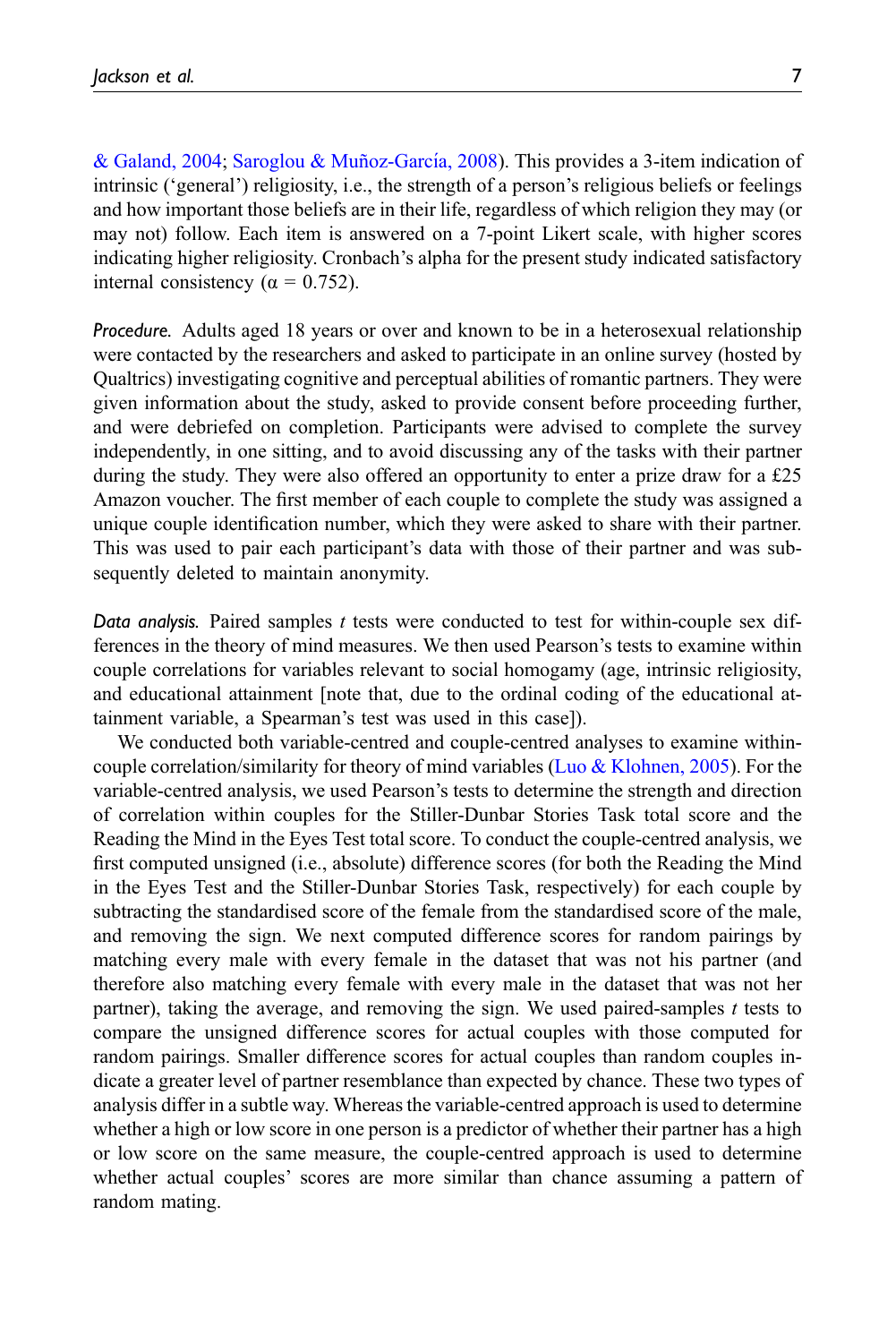|                                                                                                                                                                 | Males |  | Females |  | Difference       |  |  |   |
|-----------------------------------------------------------------------------------------------------------------------------------------------------------------|-------|--|---------|--|------------------|--|--|---|
|                                                                                                                                                                 |       |  |         |  | M SD M SD t df p |  |  | d |
| Reading the Mind in the Eyes Test 25.48 4.87 26.87 4.52 $-2.468$ 95 0.015 $-0.301$<br>Stiller-Dunbar Stories Task 35.19 4.23 37.54 3.75 -4.284 99 <0.001 -0.591 |       |  |         |  |                  |  |  |   |

Table 1. Descriptive statistics and sex differences for theory of mind variables.

<span id="page-7-0"></span>Note.  $M =$  mean.  $SD =$  standard deviation.

If a statistically significant (i.e.,  $p < 0.05$ , two-tailed) within couple-correlation (i.e., from the variable-centred approach) was detected for a theory of mind measure, we correlated the within-couple (unsigned) difference score for that measure with the length of relationship. The idea here is that if smaller difference scores (i.e., greater similarity) are associated with longer relationships (indicated by a significant negative correlation) then partner resemblance may be better explained by convergence than by initial assortment. We also correlated the unsigned within-couple difference score for the theory of mind measure with the within-couple difference scores for three variables relevant to social homogamy [\(Luo & Klohnen, 2005](#page-17-2)): age, educational attainment, and intrinsic religiosity. In this case, a significant positive correlation would indicate that couples which are similar in their demographic background are more similar for theory of mind than expected by chance, and so would provide evidence of social homogamy rather than active assortment.

Data analysis was conducted in RStudio (Version 1.3.1073), and all tests were twotailed. A criterion of  $p < 0.05$  was used to indicate statistical significance, and effect sizes were interpreted in accordance with generally accepted criteria [\(Cohen, 1988](#page-16-10)). The dataset and R code used to run the analysis are available on the Open Science Framework [\(https://osf.io/bk5c3/\)](https://osf.io/bk5c3/).

## Results

## Sex differences

Consistent with observations from previous studies ([Baron-Cohen et al., 2015](#page-15-5); [Stiller &](#page-19-6) Dunbar,  $2007$ ), paired samples t tests revealed that females scored significantly higher than their male partners on both the Reading the Mind in the Eyes Test and the Stiller-Dunbar Stories Task ([Table 1](#page-7-0)).

### Variable-centred analysis

A strong positive correlation was observed between partners' ages,  $r(100) = 0.980$ ,  $p \le$ .001, and small-to-moderate within-couple correlations were present for educational attainment  $r_s = 0.426$ ,  $p < 0.001$ , and intrinsic religiosity,  $r(100) = 0.445$ ,  $p < 0.001$ . As predicted, partners' scores on the Reading the Mind in the Eyes Test were significantly positively correlated,  $r(94) = 0.284$ ,  $p = 0.005$  ([Figure 1a\)](#page-8-0); however, there was no such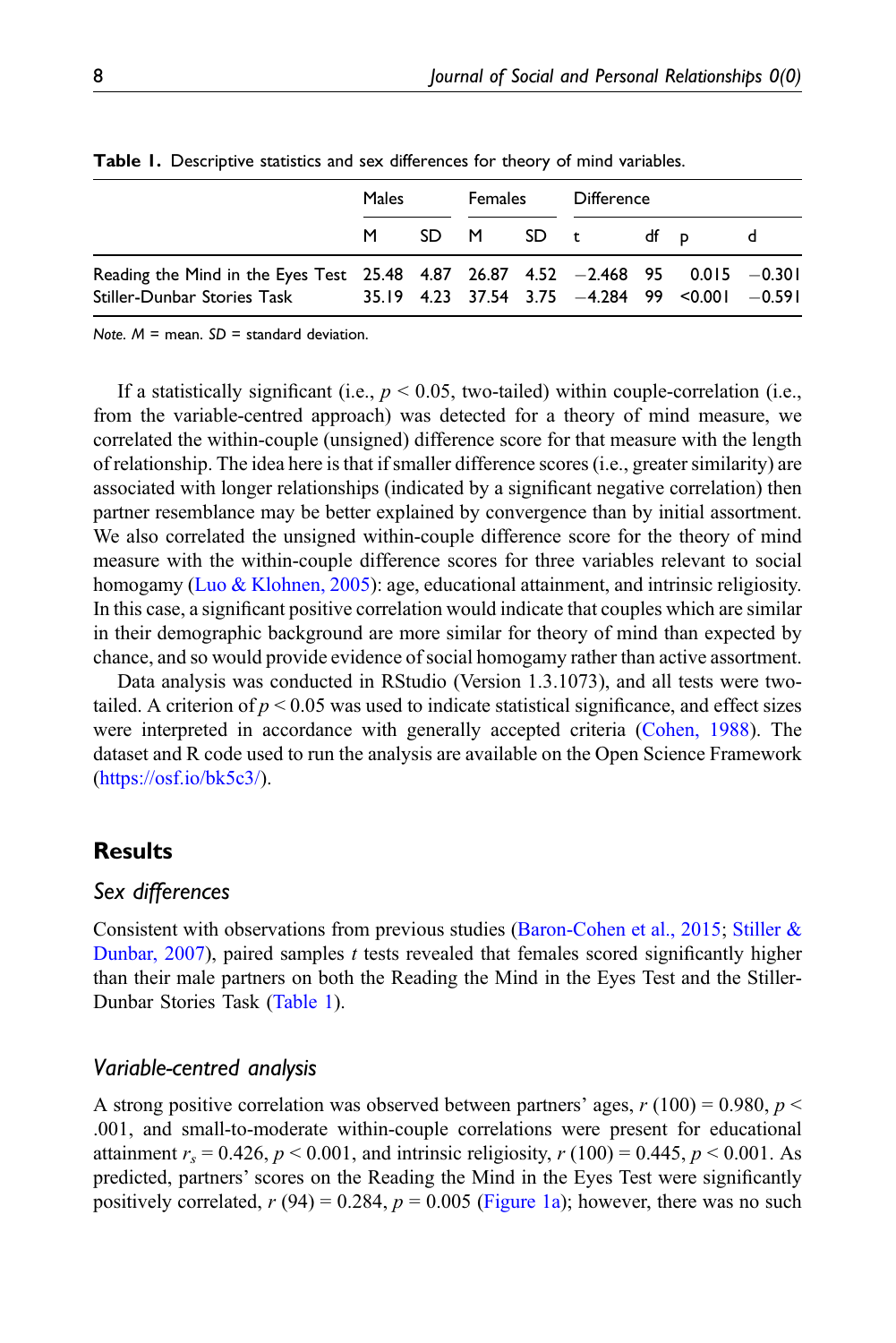

<span id="page-8-0"></span>Figure 1. Scatterplots showing within-couple correlations for (a) Reading the Mind in the Eyes Test (theory of mind via facial expressions) and (b) Stiller-Dunbar Stories Task (theory of mind via language).

effect for the Stiller-Dunbar Stories Task,  $r(98) = 0.048$ ,  $p = 0.635$  ([Figure 1b\)](#page-8-0). Although not specified in our pre-registered analysis plan, we used Pearson's correlations to examine the relationship between theory of mind via facial expressions and theory of mind via language. Scores on the Reading the Mind in the Eyes Test and the Stiller-Dunbar Stories Task were significantly and moderately positively correlated in both males, r (95)  $= 0.262$ ,  $p = 0.010$ , and females,  $r(97) = 0.461$ ,  $p < 0.001$ . A Fisher's r-to-z test showed that the difference in strength for these correlations was not statistically significant,  $z =$  $-1.59$ ,  $p = 0.112$  (two-tailed).

## Couple-centred analysis

The unsigned difference score for the Reading the Mind in the Eyes Test was smaller for actual couples ( $M = 0.944$ ,  $SD = 0.73$ ) than the average calculated from all other malefemale pairings possible within the dataset ( $M = 1.096$ ,  $SD = 0.426$ ),  $t(95) = -2.218$ ,  $p =$ 0.029,  $d = -0.243$  (see [Figure 2a](#page-9-0) for violin boxplot). In accord with findings from the variable-centred analysis, within-couple difference scores for the Stiller-Dunbar Stories Task were not significantly different (actual couples:  $M = 1.088$ ,  $SD = 0.830$ ; average of other male-female pairings:  $M = 1.096$ ,  $SD = 0.407$ ),  $t(99) = -0.107$ ,  $p = 0.915$ ,  $d =$  $-0.011$  [\(Figure 2b](#page-9-0)).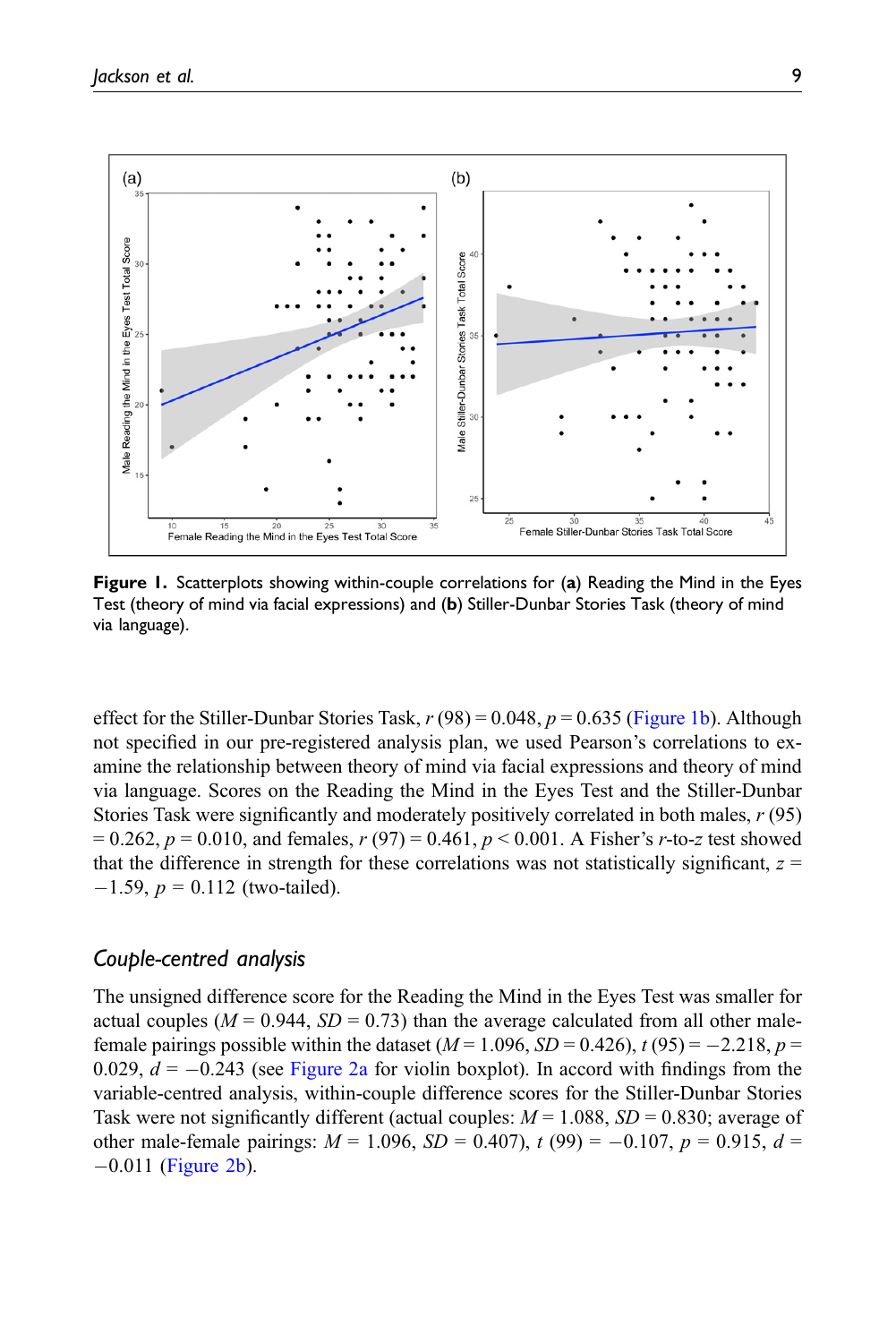

<span id="page-9-0"></span>Figure 2. Violin boxplots showing the distribution of unsigned difference scores for the Reading the Mind in the Eyes Test (theory of mind via facial expressions) for (a) actual couples and (b) the average of all other male-female pairings possible within the dataset.

# Initial assortment versus convergence, and active assortment versus social homogamy

As a significant within-couple correlation was observed for the Reading the Mind in the Eyes Test, we correlated the unsigned within-couple difference scores for this variable with length of relationship to test for evidence of a convergence effect. No significant correlation emerged,  $r(94) = -0.085$ ,  $p = 0.408$ , suggesting that couple similarity for this variable is better explained by initial assortment. To test for social homogamy, we then correlated the unsigned within-couple difference scores for the Reading the Mind in the Eyes Test with the unsigned within-couple difference scores for age, educational attainment, and intrinsic religiosity. No significant effects were observed (age:  $r$  [94] =  $-0.039, p = 0.707$ ; educational attainment, r [94] = 0.127, p = 0.219; intrinsic religiosity, r  $[94] = -0.052$ ,  $p = 0.616$ ), suggesting that couple resemblance for this measure is better explained by active assortment.

As it can be challenging to disentangle effects relating to phenotypic and social homogamy [\(Heath & Eaves, 1985](#page-16-11)), and because within-couple correlations for educational attainment may occur simply because people with similar levels of educational attainment are more likely than chance to meet due to assorting into similar workplaces etc., we conducted a further (not pre-registered) analysis to ascertain whether controlling for educational attainment would attenuate the within-couple correlation for Reading the Mind in the Eyes Test scores. More specifically, we performed a multiple linear regression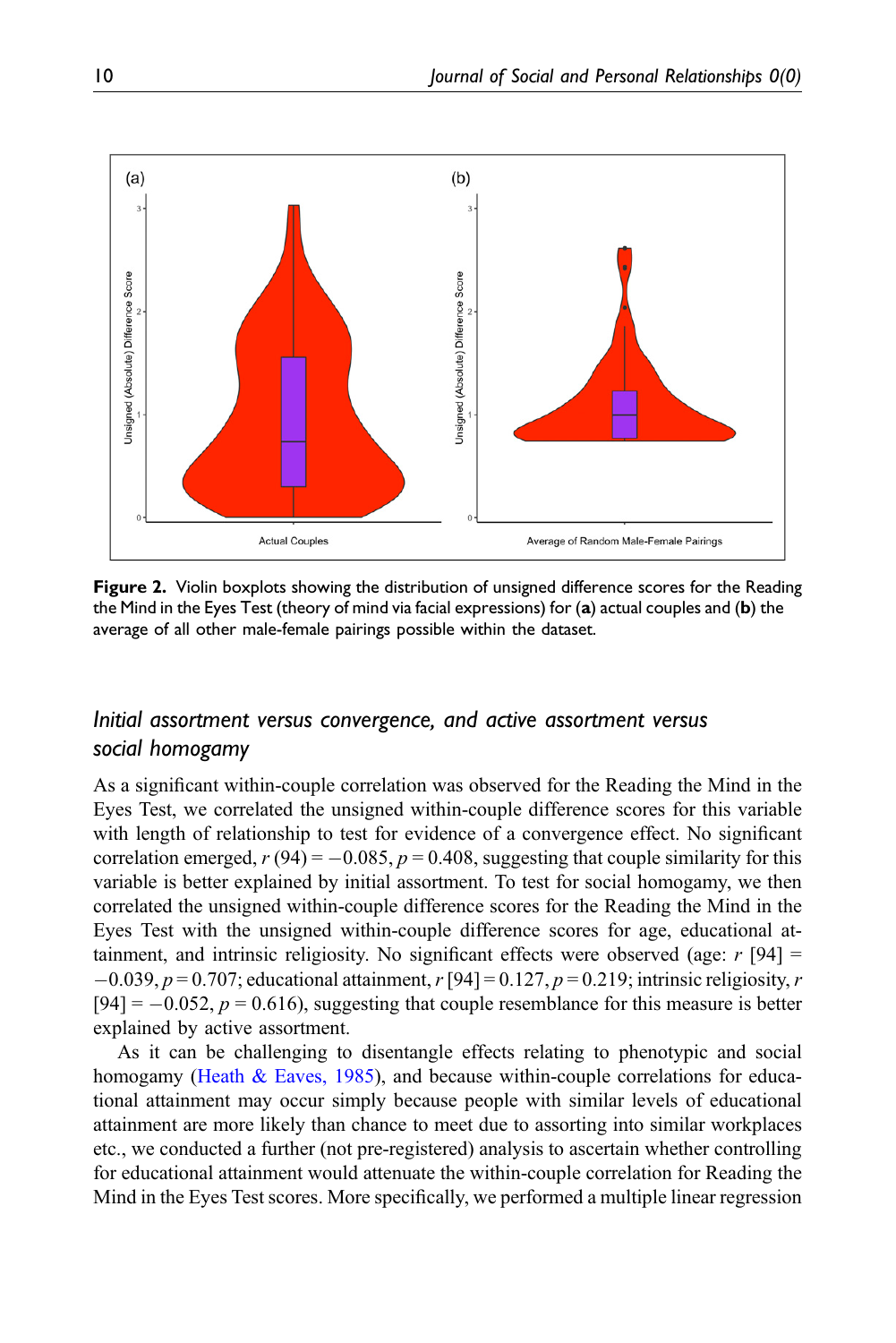analysis with male Reading the Mind in the Eyes Test score as outcome, female Reading the Mind in the Eyes Test score as predictor, and male educational attainment and female educational attainment as covariates. Female Reading the Mind in the Eyes Test score remained a significant predictor of male Reading the Mind in the Eyes Test score  $(b =$ 0.303,  $p = 0.006$ ), and there were no effects of male educational attainment ( $b = 0.411$ ,  $p =$ 0.448) or female educational attainment ( $b = -0.783$ ,  $p = 0.151$ ).

## **Discussion**

The present study aimed to examine couple similarity for theory of mind via facial expressions and language. In line with our hypothesis, theory of mind ability as measured by the Reading the Mind in the Eyes Test showed a positive correlation between partners. We also observed that actual couples were more alike for this variable (i.e., they had smaller difference scores) compared to the average of all other male-female pairings possible within the dataset. Further analysis revealed that the within-couple correlation for theory of mind via facial expressions was not moderated by relationship length nor by partner similarity in age, educational attainment, or intrinsic religiosity, which suggests that the association is better explained by initial and active assortment than by convergence or social homogamy. Although these effects were in accord with our predictions, we did not observe any evidence of assortative mating for theory of mind via language, as measured by the Stiller-Dunbar Stories Task.

The positive correlation observed between partners' theory of mind ability via facial expressions directly replicates the earlier finding of [Richards et al. \(2021](#page-18-8) [Study 1], [2022](#page-18-1)); more specifically, both studies report evidence from variable-centred and couple-centred analyses for increased couple similarity in performance on the Reading the Mind in the Eyes Test. Furthermore, these studies found that the within-couple correlation for this measure was better explained by initial and active assortment than by convergence or social homogamy. As [Richards et al. \(2021](#page-18-8) [Study 1], [2022\)](#page-18-1) administered the Reading the Mind in the Eyes Test in a lab study whereas here we utilised online survey methodology, the effect appears to be replicable across settings. These findings also align with wider research in which positive assortment has been reported for characteristics related to socio-perceptual theory of mind ability ([Kardum et al., 2017;](#page-17-3) [Smieja & Stolarski, 2018](#page-19-7)). It should however be noted that as greater than chance similarity between individuals is found throughout social strata, i.e., not only within the context of romantic relationships [\(McPherson et al., 2001](#page-17-1)), our use of snowball sampling will likely have resulted in participants being more alike than chance. Although pairings between males and females who were not in relationships together (i.e., for the couple-centred analysis) may therefore not be considered truly random, this would act to reduce the size of effect observed, making it more difficult to produce evidence against the null hypothesis.

When considering why positive assortment occurs for theory of mind via facial expressions, it is possible that similarity in social abilities leads to more satisfying relationships. For example, those who perceive themselves as having similar levels of empathy ([Kimmes et al., 2014](#page-17-7)) and emotional intelligence [\(L. Smith et al., 2008\)](#page-19-8) as their partners report higher relationship satisfaction than those who perceive themselves as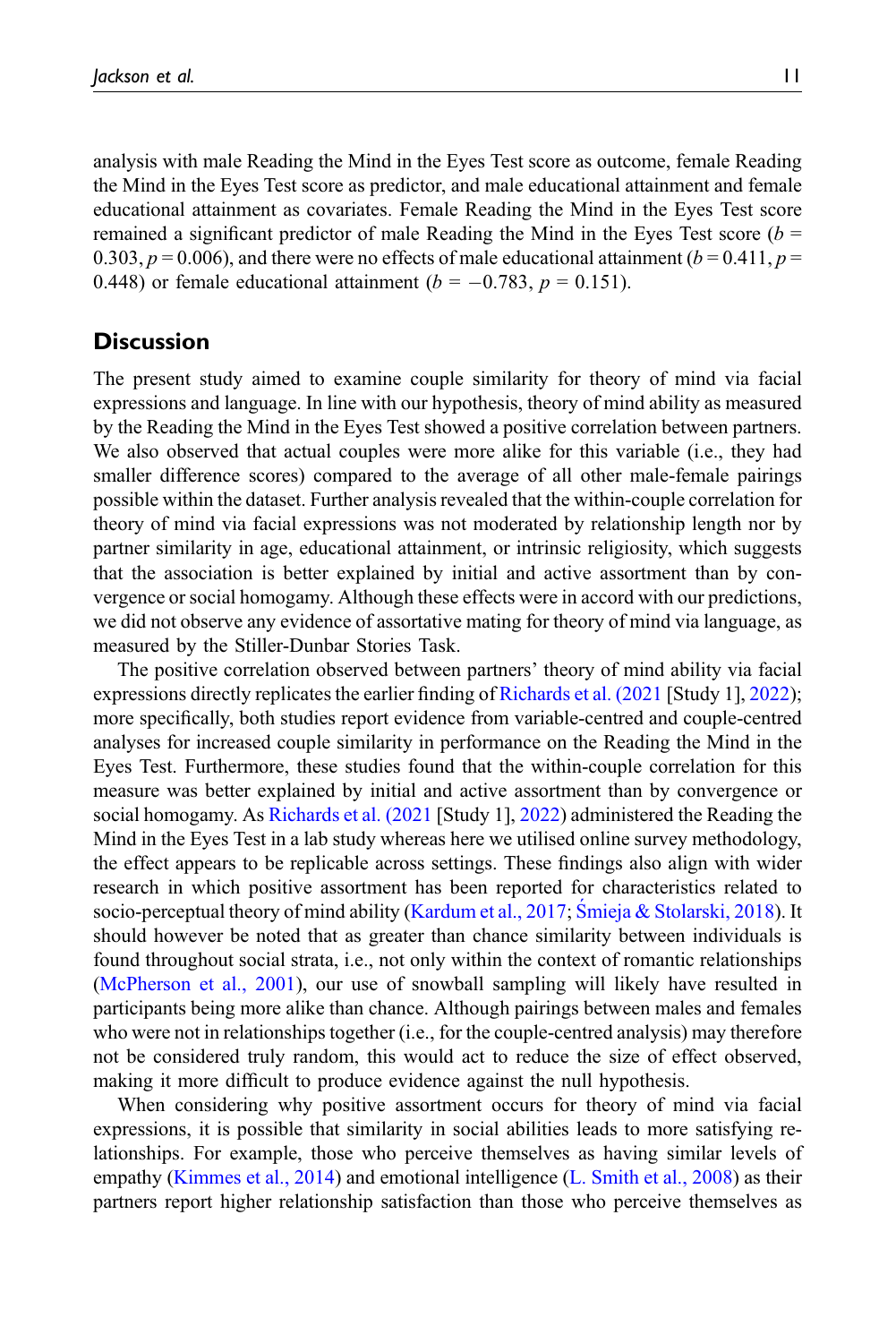being disparate in these domains. Additionally, theory of mind ability via facial expressions is positively correlated with prosocial orientation ([Declerck & Bogaert, 2008\)](#page-16-12). This is notable because prosocial behaviours exhibit spousal resemblance and are likely beneficial in terms of relationship and reproductive outcomes ([Tognetti et al., 2014\)](#page-19-0).

Turning to theory of mind via language, the lack of partner correlation observed in the current study is at odds with previous research reporting evidence of assortment for closely related abilities [\(Burleson & Denton, 1992;](#page-15-2) [Constantino & Todd, 2005;](#page-16-2) [Richards](#page-18-1) [et al., 2022](#page-18-1); S[mieja & Stolarski, 2018](#page-19-7)). Furthermore, as theory of mind via facial expressions and language were moderately positively correlated, and theory of mind via facial expressions showed evidence of positive assortment, we might expect theory of mind via language to show a similar pattern simply due to it being a facet of the same underlying construct (i.e., theory of mind as a whole). While these contrasting findings support the notion that these two aspects of theory of mind are related yet dissociable abilities [\(Dvash & Shamay-Tsoory, 2014](#page-16-6); [Shamay-Tsoory & Aharon-Peretz, 2007](#page-18-3); [Tager-](#page-19-5)[Flusberg & Sullivan, 2000](#page-19-5)), they contradict our hypothesis because we expected both to show evidence of assortative mating.

Statistically significant effects for theory of mind via facial expression (but not via language) may reflect the evolutionarily ancient selection pressure by which humans (as well as relevant ancestral species) have interacted face-to-face in mate choice contexts [\(Rhodes, 2006](#page-18-11)). This could also have enabled humans' capacity to infer social information from faces, and indeed for human faces to evolve in ways that facilitate communication of such information [\(Zebrowitz & Montepare, 2006\)](#page-19-9). Assortative mating may arise because individual preferences for mates are often contingent on identifying those with a consonant mating strategy. Such processes can be conceptualised within an affordance-management framework, i.e., the idea that the purpose of the mind "is to identify and then manage the opportunities and threats in the physical and social environment" ([Neuberg et al., 2020,](#page-18-12) p. 247) and generate behaviour that maximises opportunities and minimises threats. Consistent with this is the finding that individuals can accurately infer mating intentions from facial cues, and that these inferences are more apparent in the faces of men than women (Antar  $\&$  Stephen, 2021). Notably, interest in monogamous reproductive strategies predicts women's preferences for men's faces indicating high levels of agreeableness ([Brown et al., 2019](#page-15-7) [though note effect was marginally significant,  $p = 0.090$ ], and low levels of extraversion [\(Brown & Sacco,](#page-15-8) [2017\)](#page-15-8), masculinity ([Kruger, 2006](#page-17-8)) and narcissism [\(Marcinkowska et al., 2015](#page-17-9)).

It may also be important to consider the nature of abilities. Abilities are internal attributes, meaning that for assortment to occur, the ability must be expressed externally in a consistent and reliable way. Indeed, it has been suggested that within-couple correlations for such variables may be relatively small simply due to the difficulties inherent with accurately assessing them (S[mieja & Stolarski, 2018](#page-19-7)). It is also worth considering that theory of mind via facial expressions and language rely on distinct neural substrates [\(Dvash & Shamay-Tsoory, 2014\)](#page-16-6). This makes it noteworthy that [R. L. Smith and Rose](#page-19-3) [\(2011\)](#page-19-3) reported empathic distress (an affective response) but not social perspective-taking to be significantly positively correlated within early-adolescent friendship dyads, a pattern of findings that somewhat mirrors that of the present study. The connection between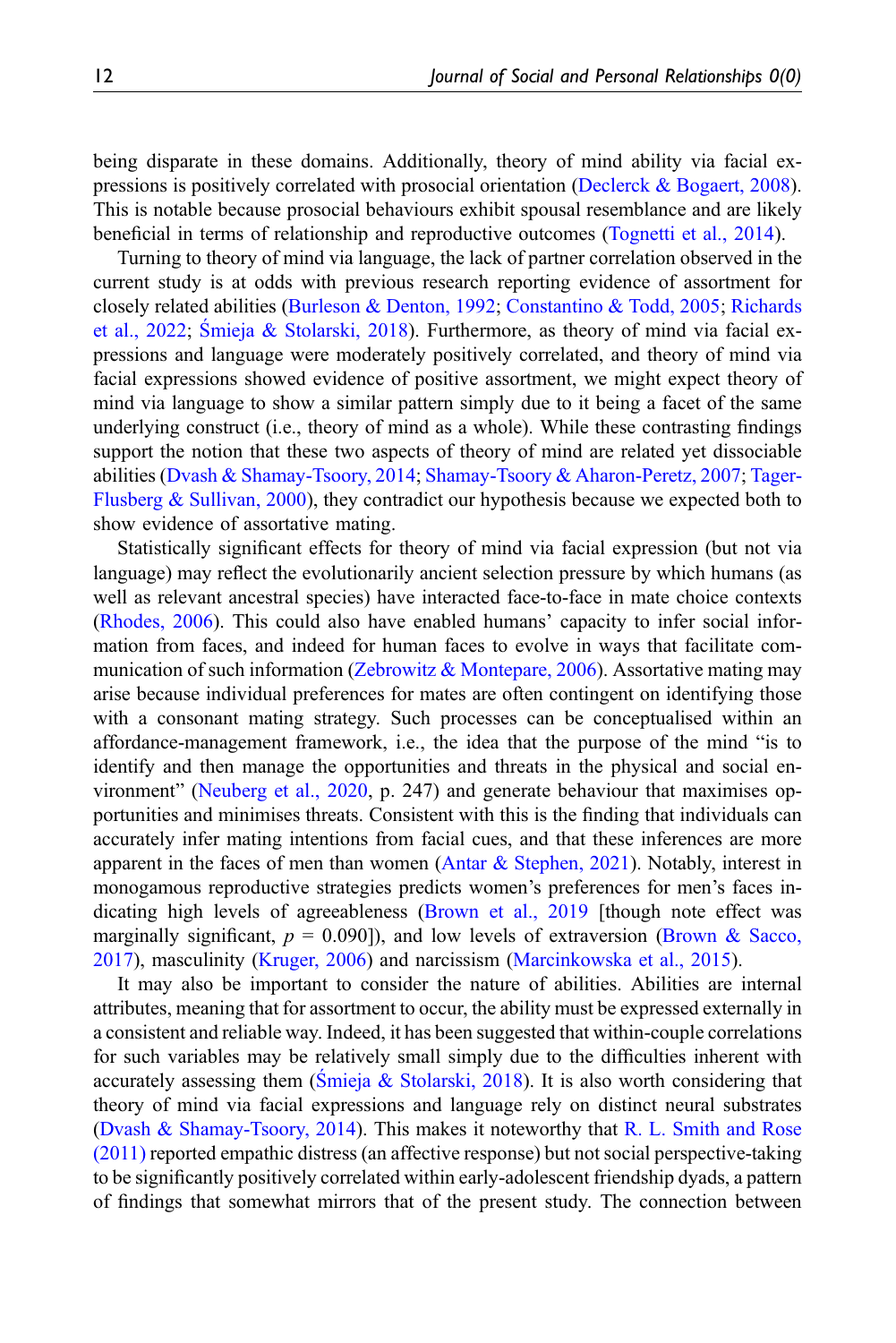theory of mind via facial expressions and the neural substrates involved in emotional processing ([Dvash & Shamay-Tsoory, 2014](#page-16-6)) could also suggest that relevant behavioural practices increase visibility of this skill more effectively than is possible for theory of mind via language. Thus, self-resemblance in this ability may be more easily detected and evaluated by potential partners, making it more likely to undergo assortative mating.

A further consideration is the types of behaviour that are associated with abilities. For instance, while both theory of mind components are positively correlated with prosocial behaviour in children [\(Imuta et al., 2016\)](#page-17-10), differences emerge when considering their relation to antisocial tendencies. [Sutton et al. \(1999\)](#page-19-10) found socio-cognitive theory of mind to correlate positively with bullying behaviours, suggesting that an ability to understand the mind states of others may give rise to the capacity for manipulative aggression. Socioperceptual theory of mind, on the other hand, has been found to correlate negatively with conduct problems ([Sharp, 2008](#page-19-11)). Machiavellianism, a personality trait characterised by manipulative behaviour and a lack of interpersonal affect (and subject to assortative mating; [Kardum et al., 2017\)](#page-17-3), is also negatively correlated with socio-perceptual theory of mind in young adults ([Ali & Chamorro-Premuzic, 2010\)](#page-15-9), but is not characterised by deficits in socio-cognitive theory of mind ([Paal & Bereczkei, 2007](#page-18-13)). Thus, it appears that the socio-perceptual component of theory of mind, likely due to its links with affect and empathy [\(Eisenberg & Miller, 1987](#page-16-13)), more consistently predicts prosocial behaviour and a lack of antisocial behaviour, whereas socio-cognitive theory of mind correlates positively with both. Furthermore, different facets of theory of mind (e.g., 'nice' and 'nasty' theory of mind; [Ronald et al., 2005](#page-18-6)) may relate differently to prosocial and antisocial behaviour [\(Lonigro et al., 2014\)](#page-17-6). Such added complexity could make detecting couple assortment for overall socio-cognitive theory of mind difficult, as it is not reliably or consistently expressed.

It should be noted that the Stiller-Dunbar Stories Task is designed to assess the upper limit of an individual's ability [\(Stiller & Dunbar, 2007\)](#page-19-6). Thus, if an individual's maximal theory of mind via language does not reliably reflect the ability level displayed throughout daily life, it is unlikely that assortment for maximal ability will occur (unless as a byproduct of assortment for some other, associated trait). Importantly, [Keysar et al. \(2003\)](#page-17-11) found that adults do not routinely use the full extent of their socio-cognitive theory of mind ability, and so we may not have correlated the level at which partners' sociocognitive theory of mind is used throughout daily life. This may explain why the present findings differ from those of previous studies. For example, [Burleson and Denton \(1992\)](#page-15-2) found evidence of assortative mating for cognitive complexity, an ability closely related to socio-cognitive theory of mind (Hale  $\&$  Delia, 1976), when this was assessed based on participants' written descriptions of peers. Thus, rather than maximal ability, this task likely assesses individuals' natural level of cognitive complexity, and so the level that is expected to be most visible to others. Similarly, couple-similarity has been observed for abilities closely related to socio-cognitive theory of mind when assessed via spouse-report [\(Constantino & Todd, 2005;](#page-16-2) [L. Smith et al., 2008](#page-19-8)). While spouse estimations may not accurately reflect underlying ability, they are likely based on the ability level that is evident through partners' behaviour. Thus, even if partners are not matched in their maximal socio-cognitive theory of mind ability, they may be similar in the way and extent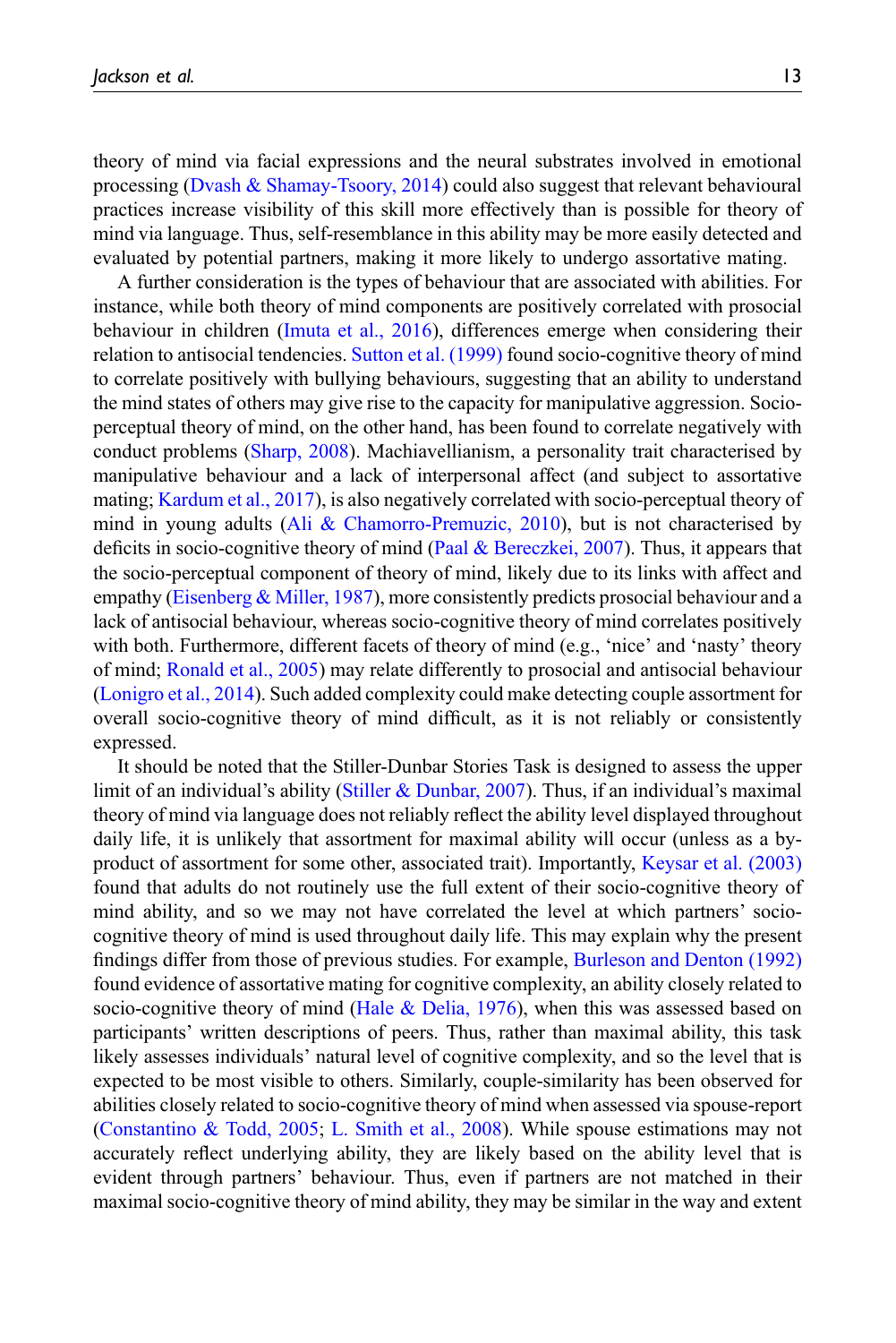to which this ability is typically deployed. Future research should therefore investigate couple assortment for the level at which socio-cognitive theory of mind is most routinely used.

Although there are notable strengths to the current research, such as the pre-registered hypothesis and analysis plan, as well as the sample size having been determined via a priori power calculation, there are also some limitations that should be acknowledged. First, we omitted the memory-based (i.e., non-theory of mind) items from the Stiller-Dunbar Stories Task, meaning that these could not be used to assess whether attentional effort was provided to the reading of the vignettes. Additionally, although participants were asked not to confer with their partner when completing the study, the online nature of the research made it impossible to verify whether this request was followed. However, as conferring might be expected to increase rather than decrease similarity in responding, this appears unlikely to have been a problem. That is because the within-couple correlation for the Reading the Mind in the Eyes Test observed here  $(r = 0.284)$  was slightly smaller than that of the lab-based study of [Richards et al. \(2021](#page-18-8) [Study 1], [2022](#page-18-1))  $(r_s =$ 0.329  $[r = 0.438]$ ) which used the same measure. This observation could also be relevant in explaining why assortative mating effects were observed for the Reading the Mind in the Eyes Test but not for the Stiller-Dunbar Stories Task. More specifically, the former may be a more engaging task, with the latter requiring more cognitive effort, and it may be particularly difficult to hold participants' attention for tasks requiring considerable amounts of reading in online studies. Further research should therefore examine whether assortative mating is present for socio-cognitive theory of mind tasks when administered in lab settings. The validity of the Reading the Mind in the Eyes Test itself has also been questioned, with some researchers suggesting it to operate as a measure of emotion perception rather than theory of mind [\(Kittel et al., 2022](#page-17-12)). Considered alongside the observation that no couple similarity effects were observed for the Stiller-Dunbar Stories Task, an alternative interpretation of the current study's main findings is that assortative mating does not occur for theory of mind itself, but instead acts upon the closely related concept of emotion recognition. Further studies will be required to test between these hypotheses.

The current study is limited in that it did not explicitly consider gender identity, sexual orientation or disability status, variables which could be examined by future research. The sample examined also predominantly represents Western, Educated, Industrialised, Rich, and Democratic (WEIRD) individuals/societies, and so may not be generalisable to the human condition writ large [\(Henrich et al., 2010\)](#page-17-13). This is particularly relevant in the context of assortative mating, as for most of evolutionary history, homo sapiens has lived in relatively small and homogeneous groups in which marital pairings would often be initiated to forge/maintain political alliances rather than due to the active preferences of those involved [\(Chagnon, 1983](#page-16-14)). In the developed world, however, such processes are less common, and most people live in large and heterogeneous settlements, and so have access to a vastly increased pool of potential mates. The rise of Internet dating has also facilitated active assortment [\(Lee, 2016](#page-17-14)), meaning that findings from studies of presentday WEIRD populations, albeit informative regarding mate selection in certain populations of modern humans, may not be an accurate reflection of our evolutionary past.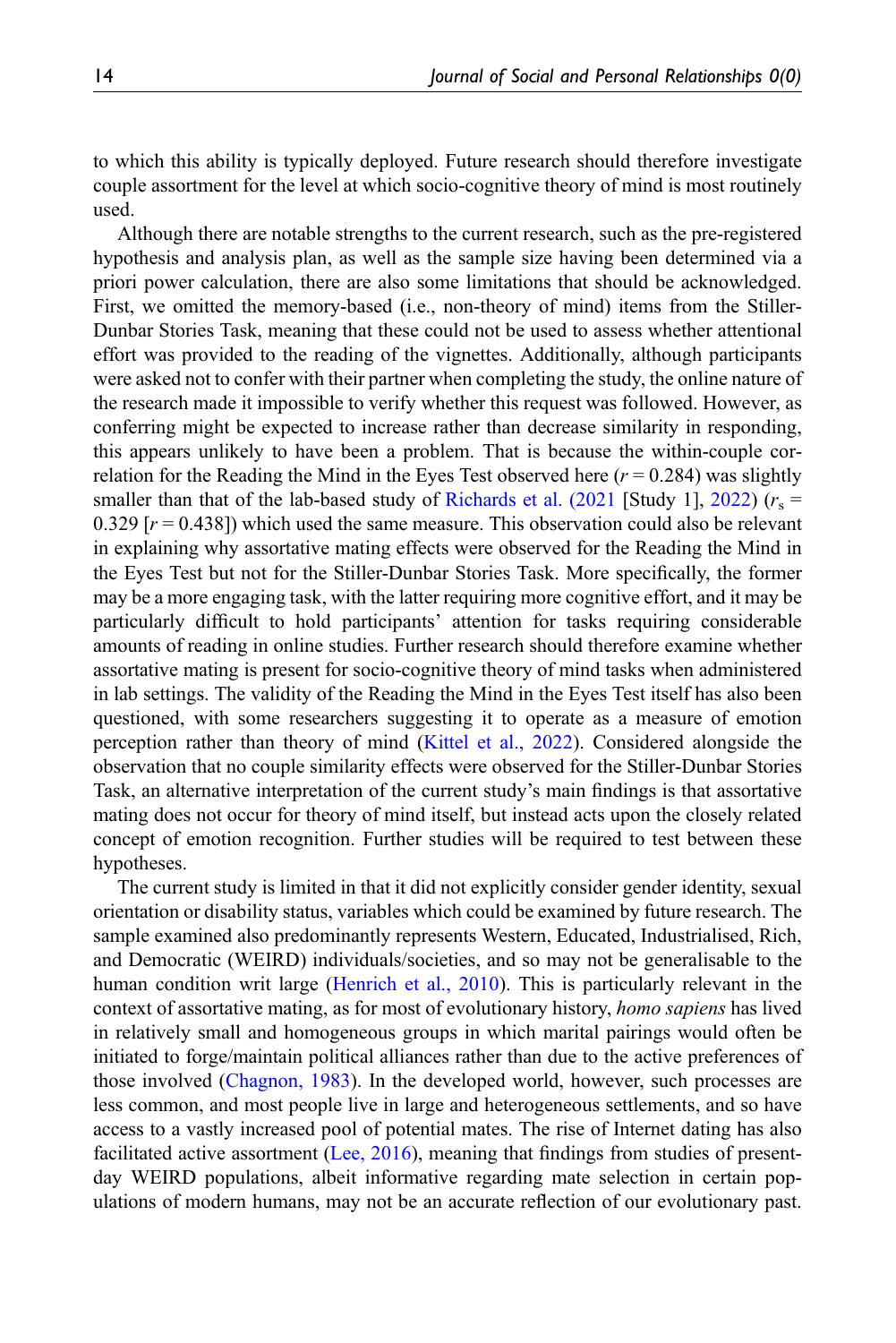Future research should therefore aim to examine similarity/dissimilarity of assortative mating processes within pre-industrial societies [\(Godoy et al., 2008\)](#page-16-0).

# Conclusions

The current study provides evidence consistent with there being positive assortative mating for theory of mind via facial expressions but not for theory of mind via language. We suggest that inherent differences in the way these abilities are externally expressed may explain the contrasting findings. It could be that the level of this skill most routinely displayed during daily life is not estimated accurately by measures designed to determine a person's maximal ability, or simply that the Reading the Mind in the Eyes Test is a more engaging task than the Stiller-Dunbar measure when administered in an online setting. Further research is therefore required to explore these possibilities, and to determine whether assortative mating occurs for different aspects of theory of mind within non-WEIRD populations.

## Author's note

Preliminary findings were presented on June  $29<sup>th</sup>$ , 2021, at the  $51<sup>st</sup>$  Annual Meeting of the Behavior Genetics Association ([Richards et al., 2021](#page-18-8) [Study 2]).

## Funding

The author(s) disclosed receipt of the following financial support for the research, authorship, and/or publication of this article: SBC received funding from the Wellcome Trust 214322\Z\18\Z. For the purpose of Open Access, the author has applied a CC BY public copyright licence to any Author Accepted Manuscript version arising from this submission. Further to this, SBC received funding from Innovative Medicines Initiative 2 Joint Undertaking (JU) under grant agreement No 777394. The JU receives support from the European Union's Horizon 2020 research and innovation programme, EFPIA, AUTISM SPEAKS, Autistica, and SFARI. SBC also received funding from the Autism Research Trust, Autistica, the MRC and the National Institute for Health Research (NIHR) Cambridge Biomedical Research Centre. The research was supported by the NIHR Collaboration for Leadership in Applied Health Research and Care East of England at Cambridgeshire and Peterborough NHS Foundation Trust. VW was funded by the Autism Research Trust, the Wellcome Trust, Templeton World Charity Inc., and the NIHR Cambridge Biomedical Research Centre, during the period of this work. The views expressed are those of the authors, and not necessarily those of the NIHR, NHS, Department of Health and Social Care, or the other funders.

### Data accessibility statement

The dataset and R code used to run the analyses reported in this paper are available on the Open Science Framework [\(https://osf.io/bk5c3/\)](https://osf.io/bk5c3/).

### ORCID iDs

Gareth Richards **b** <https://orcid.org/0000-0003-0233-0153>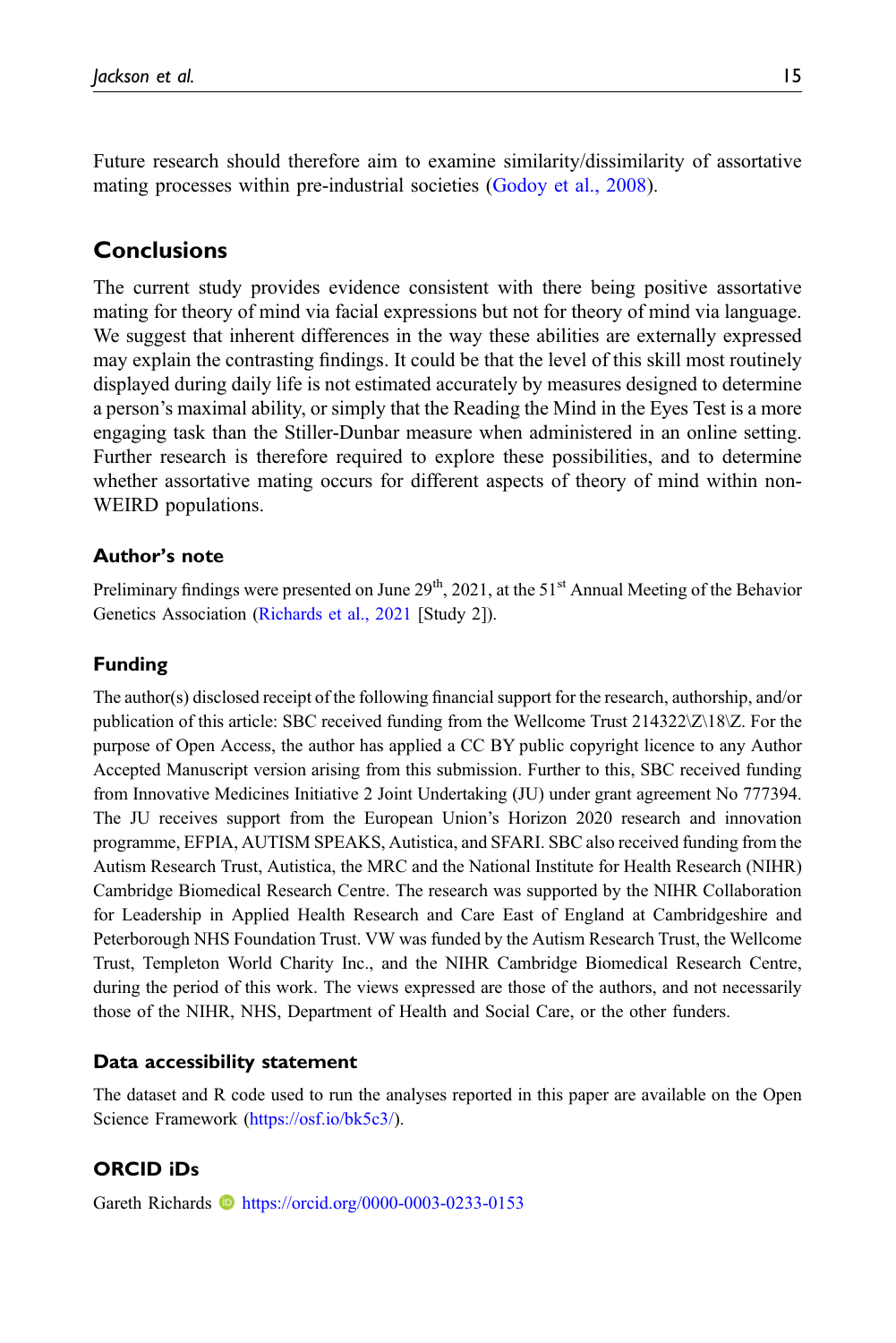John Galvin **I** <https://orcid.org/0000-0003-4526-7529> Varun Warrier **ID** <https://orcid.org/0000-0003-4532-8571> Simon Baron-Cohen **b** <https://orcid.org/0000-0001-9217-2544> Shanhong Luo **b** <https://orcid.org/0000-0002-0022-8967> Robin IM Dunbar **b** <https://orcid.org/0000-0002-9982-9702>

#### Open research statement

As part of IARR's encouragement of open research practices, the author(s) have provided the following information: This research was pre-registered. The aspects of the research that were preregistered were the hypothesis/predictions and the statistical analysis plan. The registration was submitted to the Open Science Framework [\(https://osf.io/ja7x2\)](https://https//osf.io/ja7x2). The data used in the research are publicly posted on the Open Science Framework (<https://osf.io/bk5c3/>). The materials used in the research are publicly available other than the modified version of the Stiller-Dunbar Stories Task, which is available upon request by emailing gareth.richards $@ncl.ac.uk$ .

#### <span id="page-15-9"></span>**References**

- Ali, F., & Chamorro-Premuzic, T. (2010). Investigating theory of mind deficits in nonclinical psychopathy and Machiavellianism. Personality and Individual Differences, 49(3), 169–174. <https://doi.org/10.1016/j.paid.2010.03.027>
- <span id="page-15-6"></span>Antar, J. C., & Stephen, I. D. (2021). Facial shape provides a valid cue to sociosexuality in men but not women. Evolution and Human Behavior, 42(4), 361–370. [https://doi.org/10.1016/j.](https://doi.org/10.1016/j.evolhumbehav.2021.02.001) [evolhumbehav.2021.02.001](https://doi.org/10.1016/j.evolhumbehav.2021.02.001)
- <span id="page-15-5"></span><span id="page-15-3"></span>Baron-Cohen, S. (1995). Mindblindness: An essay on autism and theory of mind. MIT Press.
- Baron-Cohen, S., Bowen, D. C., Holt, R. J., Allison, C., Auyeung, B., Lombardo, M. V., Smith, P., & Lai, M.-C. (2015). The "Reading the Mind in the Eyes" test: Complete absence of typical sex difference in ∼400 men and women with autism. Plos One, 10(8), e0136521. [https://doi.org/](https://doi.org/10.1371/journal.pone.0136521) [10.1371/journal.pone.0136521](https://doi.org/10.1371/journal.pone.0136521)
- <span id="page-15-4"></span>Baron-Cohen, S., Wheelwright, S., Hill, J., Raste, Y., & Plumb, I. (2001). The Reading the Mind in the Eyes'' test revised version: A study with normal adults, and adults with Asperger syndrome or high-functioning autism. Journal of Child Psychology and Psychiatry, 42(2), 241–251. <https://doi.org/10.1111/1469-7610.00715>
- <span id="page-15-0"></span>Blossfeld, H.-P., & Timm, A. (eds). (2003). Who marries whom? Educational systems as marriage markets in modern societies. Kluwer Academic Publishers.
- <span id="page-15-8"></span>Brown, M., & Sacco, D. F. (2017). Unrestricted sociosexuality predicts preferences for extraverted male faces. Personality and Individual Differences, 108, 123–127. [https://doi.org/10.1016/j.](https://doi.org/10.1016/j.paid.2016.12.023) [paid.2016.12.023](https://doi.org/10.1016/j.paid.2016.12.023)
- <span id="page-15-7"></span>Brown, M., Sacco, D. F., & Medlin, M. M. (2019). Sociosexual attitudes differentially predict men and women's preferences for agreeable male faces. Personality and Individual Differences, 141, 248–251. <https://doi.org/10.1016/j.paid.2019.01.027>
- <span id="page-15-1"></span>Burgess, E. W., & Wallin, P. (1943). Homogamy in social characteristics. American Journal of Sociology, 49(2), 109–124. <https://doi.org/10.1086/219346>
- <span id="page-15-2"></span>Burleson, B. R., & Denton, W. H. (1992). A new look at similarity and attraction in marriage: Similarities in social-cognitive and communication skills as predictors of attraction and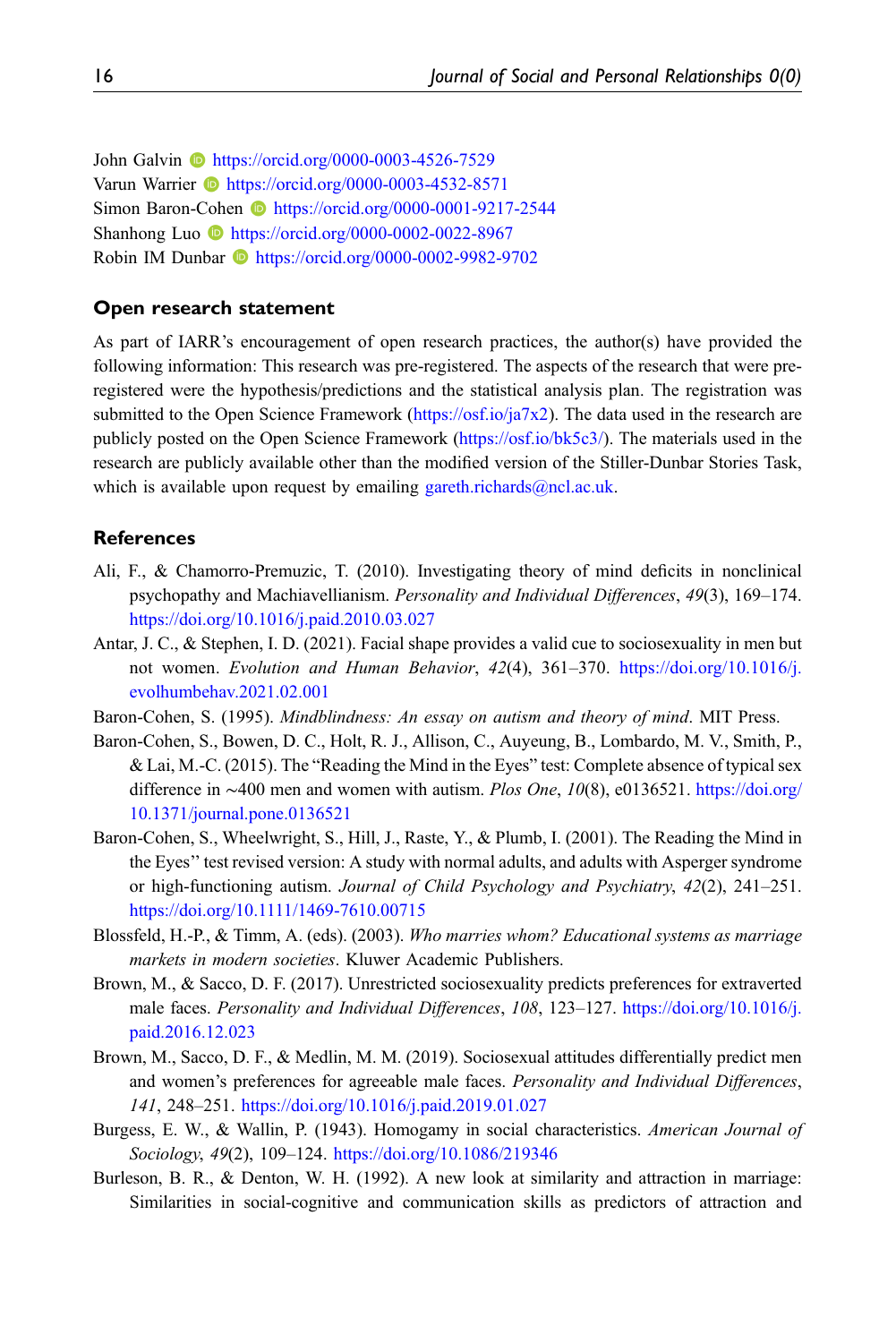satisfaction. Communications Monographs, 59(3), 268–287. [https://doi.org/10.1080/](https://doi.org/10.1080/03637759209376269) [03637759209376269](https://doi.org/10.1080/03637759209376269)

- <span id="page-16-4"></span>Burleson, B. R., Samter, W., & Lucchetti, A. E. (1992). Similarity in communication values as a predictor of friendship choices: Studies of friends and best friends. Southern Journal of Communication, 57(4), 260–276. <https://doi.org/10.1080/10417949209372873>
- <span id="page-16-14"></span><span id="page-16-10"></span>Chagnon, N. A. (1983). *Yanomamö: The fierce people* (3rd ed.). Holt Rinehart & Winston.
- Cohen, J. (1988). Statistical power analysis for the behavioral sciences (2nd ed.). Lawrence Erlbaum Associates.
- <span id="page-16-1"></span>Connolly, S., Anney, R., Gallagher, L., & Heron, E. A. (2019). Evidence of assortative mating in autism spectrum disorder. Biological Psychiatry, 86(4), 286–293. [https://doi.org/10.1016/j.](https://doi.org/10.1016/j.biopsych.2019.04.014) [biopsych.2019.04.014](https://doi.org/10.1016/j.biopsych.2019.04.014)
- <span id="page-16-2"></span>Constantino, J. N., & Todd, R. D. (2005). Intergenerational transmission of subthreshold autistic traits in the general population. Biological Psychiatry, 57(6), 655–660. [https://doi.org/10.1016/](https://doi.org/10.1016/j.biopsych.2004.12.014) [j.biopsych.2004.12.014](https://doi.org/10.1016/j.biopsych.2004.12.014)
- <span id="page-16-12"></span>Declerck, C. H., & Bogaert, S. (2008). Social value orientation: Related to empathy and the ability to read the mind in the eyes. Journal of Social Psychology, 148(6), 711-726. [https://doi.org/10.](https://doi.org/10.3200/SOCP.148.6.711-726) [3200/SOCP.148.6.711-726](https://doi.org/10.3200/SOCP.148.6.711-726)
- <span id="page-16-6"></span>Dvash, J., & Shamay-Tsoory, S. G. (2014). Theory of mind and empathy as multidimensional constructs: Neurological foundations. Topics in Language Disorders, 34(4), 282–295. [https://](https://doi.org/10.1097/TLD.0000000000000040) [doi.org/10.1097/TLD.0000000000000040](https://doi.org/10.1097/TLD.0000000000000040)
- <span id="page-16-13"></span>Eisenberg, N., & Miller, P. A. (1987). The relation of empathy to prosocial and related behaviors. Psychological Bulletin, 101(1), 91–119. <https://doi.org/10.1037/0033-2909.101.1.91>
- <span id="page-16-7"></span>Esménio, S., Soares, J. M., Oliveira-Silva, P., Gonçalves, O. F., Decety, J., & Coutinho, J. (2019). Brain circuits involved in understanding our own and other's internal states in the context of romantic relationships. Social Neuroscience, 14(6), 729–738. [https://doi.org/10.1080/](https://doi.org/10.1080/17470919.2019.1586758) [17470919.2019.1586758](https://doi.org/10.1080/17470919.2019.1586758)
- <span id="page-16-5"></span>Faso, D. J., Corretti, C. A., Ackerman, R. A., & Sasson, N. J. (2016). The broad autism phenotype predicts relationship outcomes in newly formed college roommates. Autism, 20(4), 412–424. <https://doi.org/10.1177/1362361315585733>
- <span id="page-16-9"></span>Faul, F., Erdfelder, E., Buchner, A., & Lang, A.-G. (2009). Statistical power analyses using G\*Power 3.1: Tests for correlation and regression analyses. Behavior Research Methods, 41(4), 1149–1160. <https://doi.org/10.3758/BRM.41.4.1149>
- <span id="page-16-8"></span>Faul, F., Erdfelder, E., Lang, A.-G., & Buchner, A. (2007). G\*Power 3: A flexible statistical power analysis program for the social, behavioral, and biomedical sciences. Behavior Research Methods, 39(2), 175–191. <https://doi.org/10.3758/bf03193146>
- <span id="page-16-0"></span>Godoy, R., Eisenberg, D. T. A., Reyes-García, V., Huanca, T., Leonard, W. R., McDade, T. W., & Tanner, S., TAPS Bolivian Research Team. (2008). Assortative mating and offspring wellbeing: Theory and empirical findings from a native Amazonian society in Bolivia. Evolution and Human Behavior, 29(3), 201–210. <https://doi.org/10.1016/j.evolhumbehav.2007.12.003>
- <span id="page-16-11"></span><span id="page-16-3"></span>Hale, C. L., & Delia, J. G. (1976). Cognitive complexity and social perspective-taking. Communications Monographs, 43(3), 195–203. <https://doi.org/10.1080/03637757609375932>
- Heath, A. C., & Eaves, L. J. (1985). Resolving the effects of phenotype and social background on mate selection. Behavior Genetics, 15(1), 15–30. <https://doi.org/10.1007/BF01071929>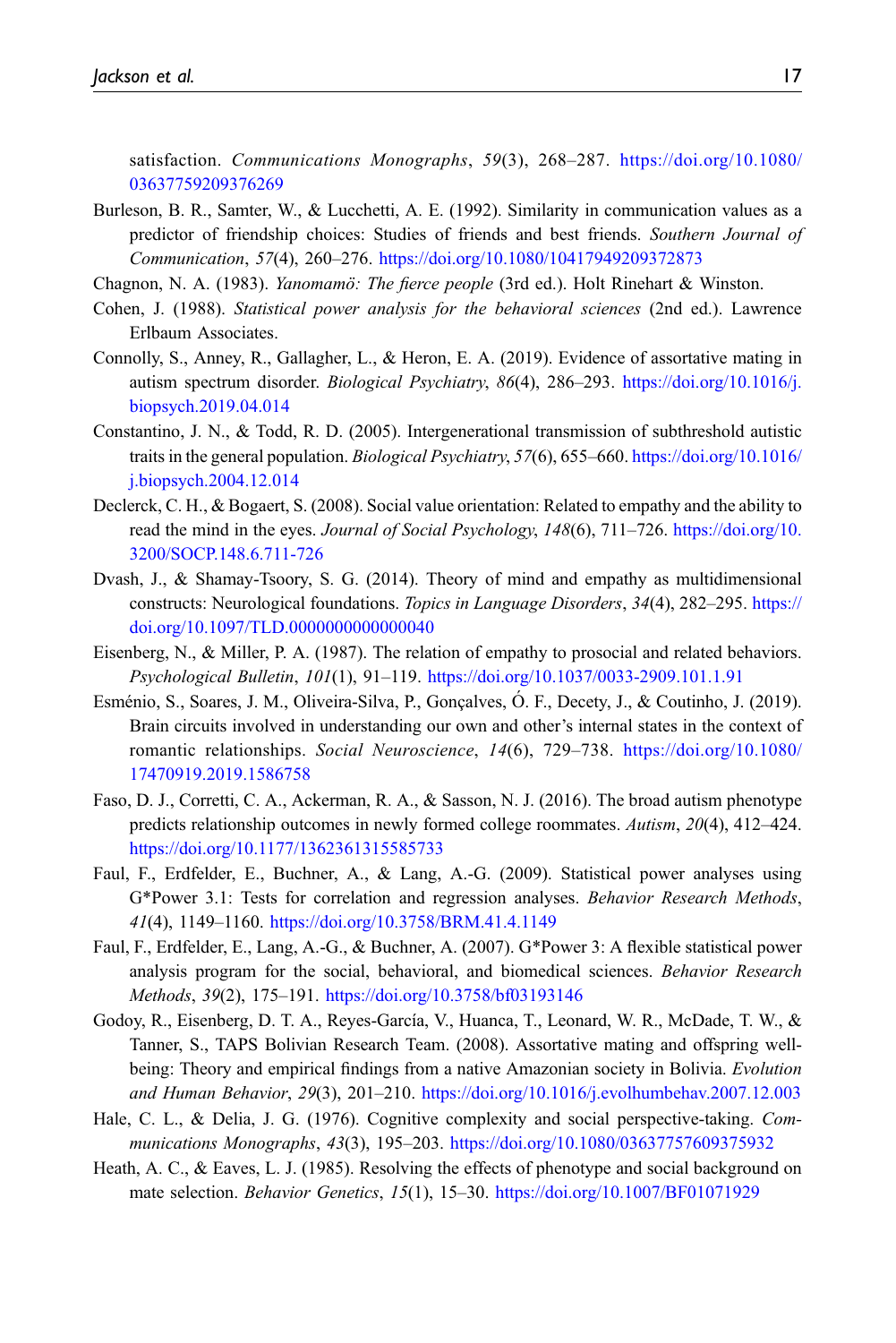- <span id="page-17-13"></span>Henrich, J., Heine, S. J., & Norenzayan, A. (2010). The weirdest people in the world? Behavioral and Brain Sciences, 33(2–3), 61–83. <https://doi.org/10.1017/s0140525x0999152x>
- <span id="page-17-10"></span>Imuta, K., Henry, J. D., Slaughter, V., Selcuk, B., & Ruffman, T. (2016). Theory of mind and prosocial behavior in childhood: A meta-analytic review. Developmental Psychology, 52(8), 1192–1205. <https://doi.org/10.1037/dev0000140>
- <span id="page-17-3"></span>Kardum, I., Hudek-Knezevic, J., Schmitt, D. P., & Covic, M. (2017). Assortative mating for dark triad: Evidence of positive, initial, and active assortment. Personal Relationships, 24(1), 75–83. <https://doi.org/10.1111/pere.12168>
- <span id="page-17-11"></span>Keysar, B., Lin, S., & Barr, D. J. (2003). Limits on theory of mind use in adults. Cognition, 89(1), 25–41. [https://doi.org/10.1016/S0010-0277\(03\)00064-7](https://doi.org/10.1016/S0010-0277(03)00064-7)
- <span id="page-17-7"></span>Kimmes, J. G., Edwards, A. B., Wetchler, J. L., & Bercik, J. (2014). Self and other ratings of dyadic empathy as predictors of relationship satisfaction. American Journal of Family Therapy, 42(5), 426–437. <https://doi.org/10.1080/01926187.2014.925374>
- <span id="page-17-12"></span>Kittel, A. F. D., Olderbak, S., & Wilhelm, O. (2022). Sty in the mind's eye: A meta-analytic investigation of the nomological network and internal consistency of the "Reading the Mind in the Eyes" test. Assessment, 29(5), 872–895. <https://doi.org/10.1177/1073191121996469>
- <span id="page-17-8"></span>Kruger, D. J. (2006). Male facial masculinity influences attributions of personality and reproductive strategy. Personal Relationships, 13(4), 451–463. [https://doi.org/10.1111/j.1475-6811.2006.](https://doi.org/10.1111/j.1475-6811.2006.00129.x) [00129.x](https://doi.org/10.1111/j.1475-6811.2006.00129.x)
- <span id="page-17-5"></span>Kurdek, L. A., & Krile, D. (1982). A developmental analysis of the relation between peer acceptance and both interpersonal understanding and perceived social self-competence. Child Development, 53(6), 1485–1491. <https://doi.org/10.2307/1130075>
- <span id="page-17-14"></span>Lee, S. (2016). Effect of online dating on assortative mating: Evidence from South Korea. Journal of Applied Econometrics, 31(6), 1120–1139. <https://doi.org/10.1002/jae.2480>
- <span id="page-17-6"></span>Lonigro, A., Laghi, F., Baiocco, R., & Baumgartner, E. (2014). Mind reading skills and empathy: Evidence for nice and nasty ToM behaviours in school-aged children. Journal of Child and Family Studies, 23(3), 581–590. <https://doi.org/10.1007/s10826-013-9722-5>
- <span id="page-17-4"></span>Luo, S. (2009). Partner selection and relationship satisfaction in early dating couples: The role of couple similarity. Personality and Individual Differences, 47(2), 133–138. [https://doi.org/10.](https://doi.org/10.1016/j.paid.2009.02.012) [1016/j.paid.2009.02.012](https://doi.org/10.1016/j.paid.2009.02.012)
- <span id="page-17-0"></span>Luo, S. (2017). Assortative mating and couple similarity: Patterns, mechanisms, and consequences. Social and Personality Psychology Compass, 11(8), e12337. [https://doi.org/10.1111/spc3.](https://doi.org/10.1111/spc3.12337) [12337](https://doi.org/10.1111/spc3.12337)
- <span id="page-17-2"></span>Luo, S., & Klohnen, E. C. (2005). Assortative mating and marital quality in newlyweds: A couplecentered approach. Journal of Personality and Social Psychology, 88(2), 304–326. [https://doi.](https://doi.org/10.1037/0022-3514.88.2.304) [org/10.1037/0022-3514.88.2.304](https://doi.org/10.1037/0022-3514.88.2.304)
- <span id="page-17-9"></span>Marcinkowska, U. M., Helle, S., & Lyons, M. T. (2015). Dark traits: Sometimes hot, and sometimes not? Female preferences for Dark Triad faces depend on sociosexuality and contraceptive use. Personality and Individual Differences, 86, 369–373. [https://doi.org/10.1016/j.paid.2015.06.](https://doi.org/10.1016/j.paid.2015.06.030) [030](https://doi.org/10.1016/j.paid.2015.06.030)
- <span id="page-17-1"></span>McPherson, M., Smith-Lovin, L., & Cook, J. M. (2001). Birds of a feather: Homophily in social networks. Annual Review of Sociology, 27(1), 415–444. [https://doi.org/10.1146/annurev.soc.](https://doi.org/10.1146/annurev.soc.27.1.415) [27.1.415](https://doi.org/10.1146/annurev.soc.27.1.415)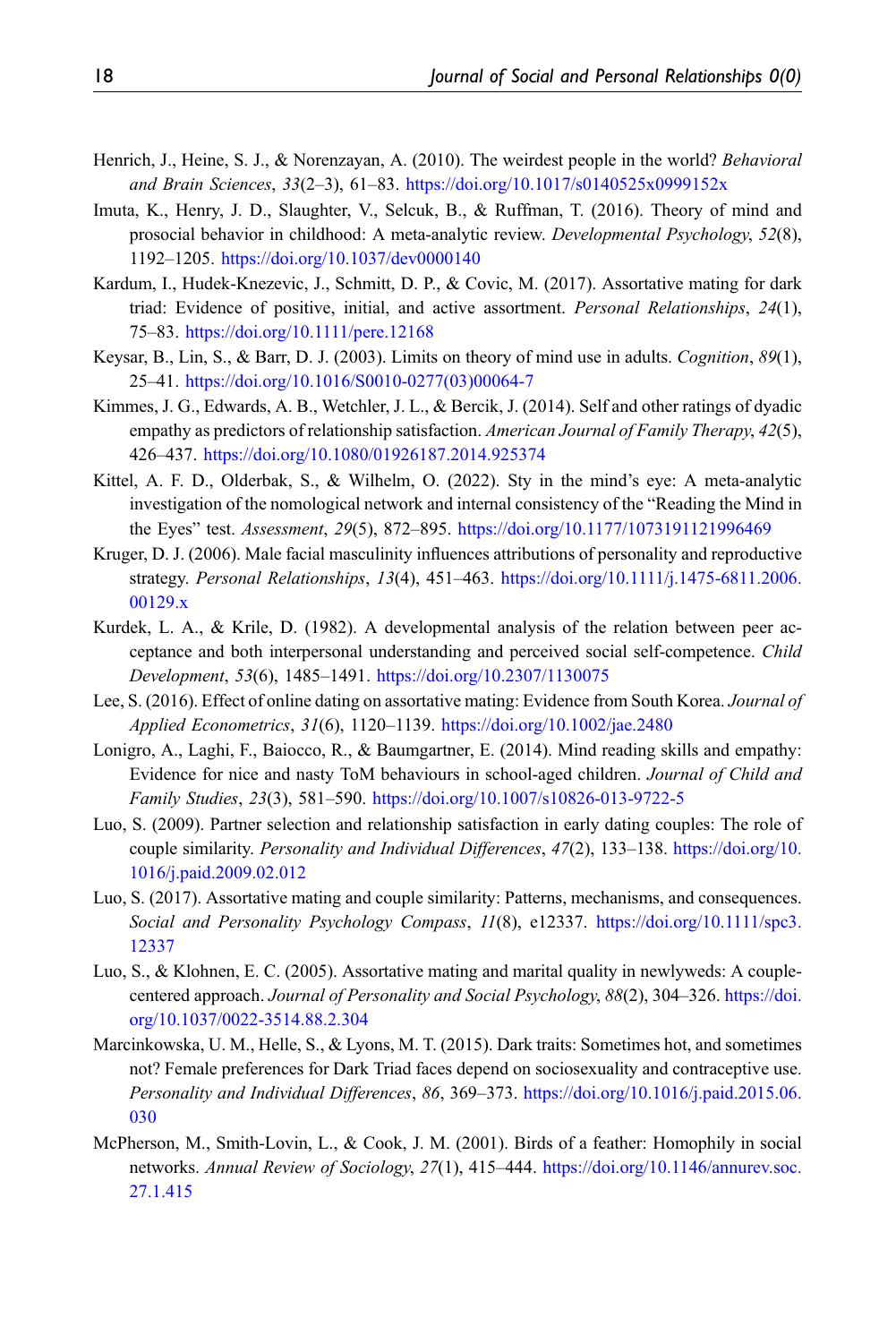- <span id="page-18-0"></span>Montoya, R. M., Horton, R. S., & Kirchner, J. (2008). Is actual similarity necessary for attraction? A meta-analysis of actual and perceived similarity. Journal of Social and Personal Relationships, 25(6), 889–922. <https://doi.org/10.1177/0265407508096700>
- <span id="page-18-4"></span>Nettle, D., & Liddle, B. (2008). Agreeableness is related to social-cognitive, but not socialperceptual, theory of mind. European Journal of Personality, 22(4), 323–335. [https://doi.org/](https://doi.org/10.1002/per.672) [10.1002/per.672](https://doi.org/10.1002/per.672)
- <span id="page-18-12"></span>Neuberg, S. L., Williams, K. E. G., Sng, O., Pick, C. M., Neel, R., Krems, J. A., & Pirlott, A. G. (2020). Chapter 5 - Toward capturing the functional and nuanced nature of social stereotypes: An affordance management approach. Advances in Experimental Social Psychology, 62, 245–304. <https://doi.org/10.1016/bs.aesp.2020.04.004>
- <span id="page-18-13"></span>Paal, T., & Bereczkei, T. (2007). Adult theory of mind, cooperation, Machiavellianism: The effect of mindreading on social relations. Personality and Individual Differences, 43(3), 541-551. <https://doi.org/10.1016/j.paid.2006.12.021>
- <span id="page-18-5"></span>Powell, J. L., Lewis, P. A., Dunbar, R. I. M., García-Fiñana, M., & Roberts, N. (2010). Orbital prefrontal cortex volume correlates with social cognitive competence. Neuropsychologia, 48(12), 3554–3562. <https://doi.org/10.1016/j.neuropsychologia.2010.08.004>
- <span id="page-18-2"></span>Premack, D., & Woodruff, G. (1978). Does the chimpanzee have a theory of mind? Behavioral and Brain Sciences, 1(4), 515–526. <https://doi.org/10.1017/s0140525x00076512>
- <span id="page-18-7"></span>Ramezani, A., Ghamari, M., Jafari, A., & Aghdam, G. F. (2020). The effectiveness of a ToM training program in promoting empathy between married couples. Journal of Couple  $\&$ Relationship Therapy, 19(1), 1–25. <https://doi.org/10.1080/15332691.2019.1620145>
- <span id="page-18-11"></span>Rhodes, G. (2006). The evolutionary psychology of facial beauty. Annual Review of Psychology, 57(1), 199–226. <https://doi.org/10.1146/annurev.psych.57.102904.190208>
- <span id="page-18-8"></span>Richards, G., Baron-Cohen, S., Warrier, V., Luo, S., Dunbar, R., Jackson, E., Proctor, H., Stokes, H., Lee, E., Mellor, B., Davies, J., Gee, L., & Galvin, J. (2021). Assortative mating for autistic traits, systemizing, and theory of mind. Behavior Genetics, 51(6), 736. [https://doi.org/10.1007/](https://doi.org/10.1007/s10519-021-10087-3) [s10519-021-10087-3](https://doi.org/10.1007/s10519-021-10087-3)
- <span id="page-18-1"></span>Richards, G., Baron-Cohen, S., Warrier, V., Mellor, B., Davies, J., Gee, L., & Galvin, J. (2022). Evidence of partner similarity for autistic traits, systemizing, and theory of mind via facial expressions. Scientific Reports, 12(1), 8451. <http://doi.org/10.1038/s41598-022-11592-z>
- <span id="page-18-6"></span>Ronald, A., Happé, F., Hughes, C., & Plomin, R. (2005). Nice and nasty theory of mind in preschool children: Nature and nurture. Social Development, 14(4), 664–684. [https://doi.org/10.1111/j.](https://doi.org/10.1111/j.1467-9507.2005.00323.x) [1467-9507.2005.00323.x](https://doi.org/10.1111/j.1467-9507.2005.00323.x)
- <span id="page-18-9"></span>Saroglou, V., & Galand, P. (2004). Identities, values, and religion: A study among muslim, other immigrant, and native Belgian young adults after the 9/11 attacks. *Identity: An International* Journal of Theory and Research, 4(2), 97–132. [https://doi.org/10.1207/s1532706xid0402\\_1](https://doi.org/10.1207/s1532706xid0402_1)
- <span id="page-18-10"></span>Saroglou, V., & Muñoz-García, A. (2008). Individual differences in religion and spirituality: An issue of personality traits and/or values. Journal for the Scientific Study of Religion, 47(1), 83–101. <https://doi.org/10.1111/j.1468-5906.2008.00393.x>
- <span id="page-18-3"></span>Shamay-Tsoory, S. G., & Aharon-Peretz, J. (2007). Dissociable prefrontal networks for cognitive and affective theory of mind: A lesion study. Neuropsychologia, 45(13), 3054–3067. [https://](https://doi.org/10.1016/j.neuropsychologia.2007.05.021) [doi.org/10.1016/j.neuropsychologia.2007.05.021](https://doi.org/10.1016/j.neuropsychologia.2007.05.021)